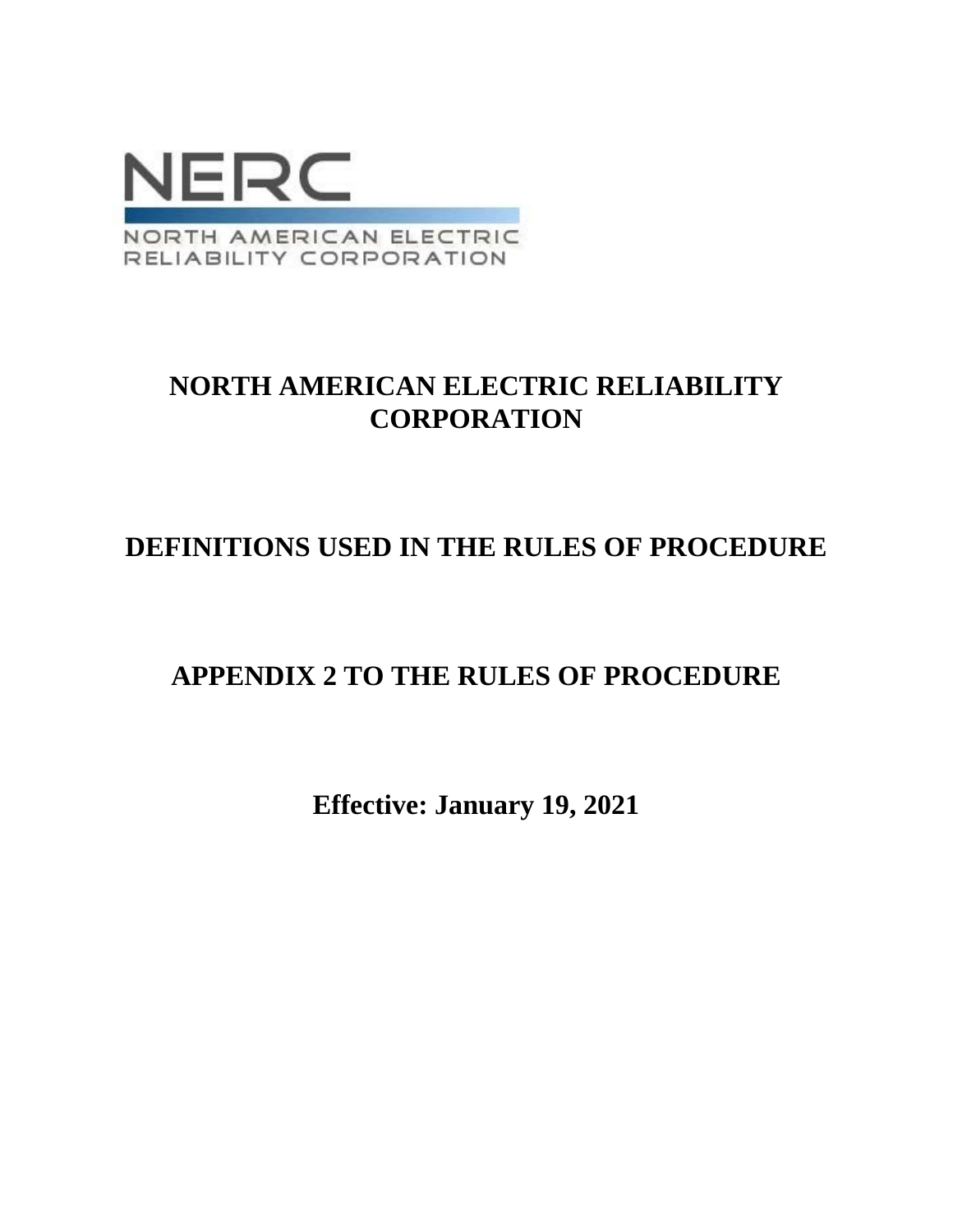### **General**

For purposes of the NERC Rules of Procedure, including all Appendices, the terms defined in this Appendix shall have the meanings set forth herein. For convenience of reference to the user, definitions of terms that are used in a particular Appendix may be repeated in that Appendix.

Where used in the Rules of Procedure, a defined term will be capitalized. Where a term defined in this Appendix appears in the Rules of Procedure but is not capitalized, the term is there being used in its ordinary and commonly understood meaning and not as defined in this Appendix (if different). Other terms that are not defined terms, such as the names of entities, organizations, committees, or programs; position titles; titles of documents or forms; section headings; geographic locations; and other terms commonly presented as proper nouns, may also be capitalized in the Rules of Procedure without being defined in this Appendix.

Definitions of terms in this Appendix that are marked with asterisks (\*\*) are taken from the NERC *Glossary of Terms Used in Reliability Standards*. Definitions of terms in this Appendix that are marked with "pluses" (++) are taken from Section 215 of the Federal Power Act or the Commission's regulations at 18 C.F.R. Part 39 or Part 388.

Other terms used in the Rules of Procedure but not defined in this Appendix that have commonly understood and used technical meanings in the electric power industry, including applicable codes and standards, shall be construed in accordance with such commonly understood and used technical meanings.

### **Specific Definitions**

"Acceptance of the Exception Request" or "Acceptance" means the determination that an eligible Exception Request (i.e., a Request permitted by section 4.1 of Appendix 5C) contains all the Required Information so that it can undergo substantive review.

"Adjacent Balancing Authority" means a Balancing Authority whose Balancing Authority Area is interconnected with another Balancing Authority Area either directly or via a multi-party agreement or transmission tariff.\*\*

"Adjusted Penalty Amount" means the proposed Penalty for a violation of a Reliability Standard as determined based on application of the adjustment factors identified in Section 4.3 of the *Sanction Guidelines* to the Base Penalty Amount.

"Advisories" or "Level 1 (Advisories)" is a notification issued by NERC in accordance with Section 810.3.1 of the Rules of Procedure.

"Alleged Violation" means a Possible Violation for which the Compliance Enforcement Authority has determined, based on an assessment of the facts and circumstances surrounding the Possible Violation, that evidence exists to indicate a Registered Entity has violated a Reliability Standard.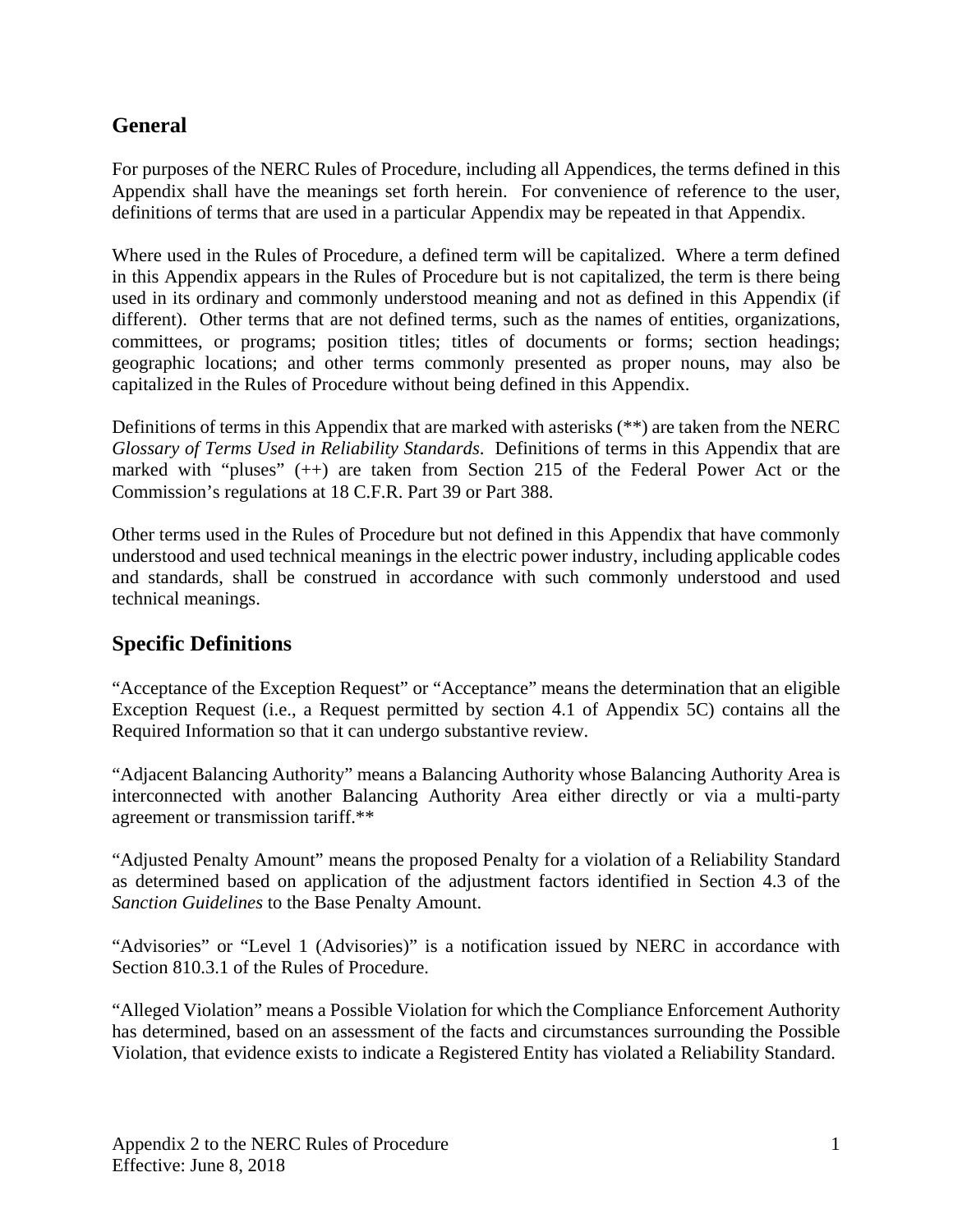"Annual Audit Plan" means a plan developed annually by the Compliance Enforcement Authority that includes the Reliability Standards and Registered Entities to be audited and the schedule of Compliance Audits for the calendar year.

"Annual Report" means the annual report to be filed by NERC with FERC and other Applicable Governmental Authorities in accordance with Section 13.0 of Appendix 4D.

"Applicable Governmental Authority" means the FERC within the United States and the appropriate governmental authority with subject matter jurisdiction over reliability in Canada and Mexico.

"Applicable Requirement" means a Requirement or a Requirement Part of a CIP Standard that (i) expressly provides that compliance with the terms of the Requirement or Requirement Part is required where technically feasible or (ii) is subject to Appendix 4D by FERC directive.

"Approval of the Exception Request" or "Approval" means the determination by NERC that an Exception Request meets the criteria to receive the requested Exception.

"Balancing Authority" means the responsible entity that integrates resource plans ahead of time, maintains load-interchange-generation balance within a Balancing Authority Area, and supports Interconnection frequency in real time.\*\*

"Balancing Authority Area" means the collection of generation, transmission, and loads within the metered boundaries of the Balancing Authority. The Balancing Authority maintains load-resource balance within this area.\*\*

"Base Penalty Amount" means the proposed Penalty for a violation of a Reliability Standard as initially determined pursuant to Sections 4.1 and 4.2 of the NERC *Sanction Guidelines*, before application of any adjustment factors.

"BES Cyber Asset" means a Cyber Asset that if rendered unavailable, degraded, or misused would, within 15 minutes of its required operation, misoperation, or non-operation, adversely impact one or more Facilities, systems, or equipment, which, if destroyed, degraded, or otherwise rendered unavailable when needed, would affect the reliable operation of the Bulk Electric System. Redundancy of affected Facilities, systems, and equipment shall not be considered when determining adverse impact. Each BES Cyber Asset is included in one or more BES Cyber Systems.\*\*

"BES Cyber System" means one or more BES Cyber Assets logically grouped by a responsible entity to perform one or more reliability tasks for a functional entity.\*\*

"BES Definition" means the NERC definition of the Bulk Electric System as set forth in the NERC *Glossary of Terms Used in Reliability Standards.*

"Blackstart Resource" means a generating unit(s) and its associated set of equipment which has the ability to be started without support from the System or is designed to remain energized without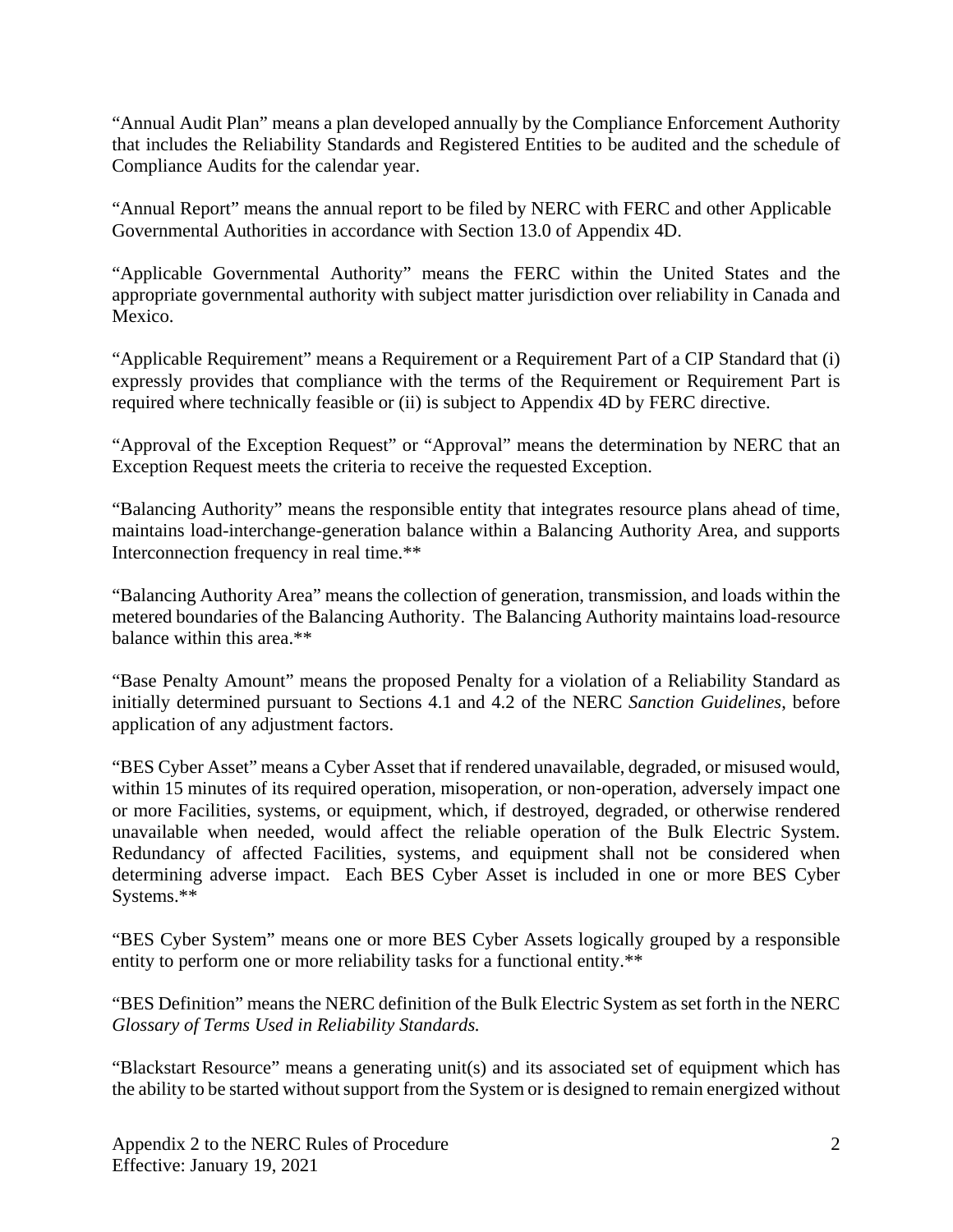connection to the remainder of the System, with the ability to energize a bus, meeting the Transmission Operator's restoration plan needs for Real and Reactive Power capability, frequency and voltage control, and that has been included in the Transmission Operator's restoration plan.\*\*

"Board" or "Board of Trustees" means the Board of Trustees of NERC.

"Board of Trustees Compliance Committee," "BOTCC" or "Compliance Committee" means the Compliance Committee of the NERC Board of Trustees.

"Bulk Electric System" or "BES" means unless modified by the lists shown below, all Transmission Elements operated at 100 kV or higher and Real Power and Reactive Power resources connected at 100 kV or higher. This does not include facilities used in the local distribution of electric energy.

### **Inclusions:**

- **I1** Transformers with the primary terminal and at least one secondary terminal operated at 100 kV or higher unless excluded by application of Exclusion E1 or E3.
- **I2** Generating resource(s) including the generator terminals through the high-side of the step-up transformer(s) connected at a voltage of 100 kV or above with:
	- a) Gross individual nameplate rating greater than 20 MVA. Or,
	- b) Gross plant/facility aggregate nameplate rating greater than 75 MVA.
- **I3** Blackstart Resources identified in the Transmission Operator's restoration plan.
- **I4** Dispersed power producing resources that aggregate to a total capacity greater than 75 MVA (gross nameplate rating), and that are connected through a system designed primarily for delivering such capacity to a common point of connection at a voltage of 100 kV or above. Thus, the facilities designated as BES are:
	- a) The individual resources, and
	- b) The system designed primarily for delivering capacity from the point where those resources aggregate to greater than 75 MVA to a common point of connection at a voltage of 100 kV or above.
- **I5** Static or dynamic devices (excluding generators) dedicated to supplying or absorbing Reactive Power that are connected at 100 kV or higher, or through a dedicated transformer with a high-side voltage of 100 kV or higher, or through a transformer that is designated in Inclusion I1 unless excluded by application of Exclusion E4.

#### **Exclusions:**

- **E1** Radial systems: A group of contiguous transmission Elements that emanates from a single point of connection of 100 kV or higher and:
	- a) Only serves Load. Or,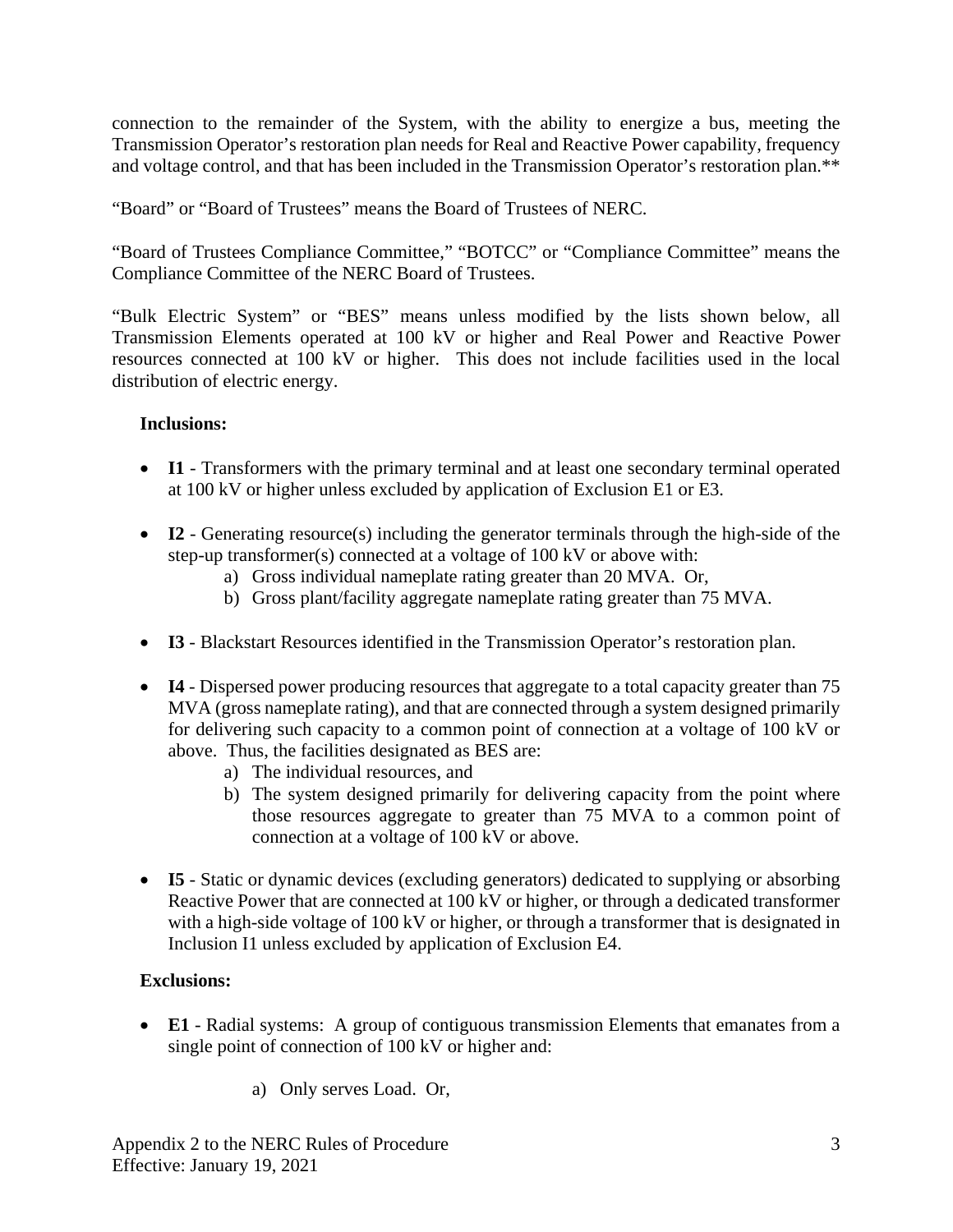- b) Only includes generation resources, not identified in Inclusions I2, I3, or I4, with an aggregate capacity less than or equal to 75 MVA (gross nameplate rating). Or,
- c) Where the radial system serves Load and includes generation resources, not identified in Inclusions I2, I3 or I4, with an aggregate capacity of non-retail generation less than or equal to 75 MVA (gross nameplate rating).

Note 1 – A normally open switching device between radial systems, as depicted on prints or one-line diagrams for example, does not affect this exclusion.

Note  $2$  – The presence of a contiguous loop, operated at a voltage level of 50 kV or less, between configurations being considered as radial systems, does not affect this exclusion.

- **E2** A generating unit or multiple generating units on the customer's side of the retail meter that serve all or part of the retail Load with electric energy if: (i) the net capacity provided to the BES does not exceed 75 MVA, and (ii) standby, back-up, and maintenance power services are provided to the generating unit or multiple generating units or to the retail Load by a Balancing Authority, or provided pursuant to a binding obligation with a Generator Owner or Generator Operator, or under terms approved by the applicable regulatory authority.
- **E3** Local networks (LN): A group of contiguous transmission Elements operated at less than 300 kV that distribute power to Load rather than transfer bulk power across the interconnected system. LN's emanate from multiple points of connection at 100 kV or higher to improve the level of service to retail customers and not to accommodate bulk power transfer across the interconnected system. The LN is characterized by all of the following:
	- a) Limits on connected generation: The LN and its underlying Elements do not include generation resources identified in Inclusions I2, I3, or I4 and do not have an aggregate capacity of non-retail generation greater than 75 MVA (gross nameplate rating);
	- b) Real Power flows only into the LN and the LN does not transfer energy originating outside the LN for delivery through the LN; and
	- c) Not part of a Flowgate or transfer path: The LN does not contain any part of a permanent Flowgate in the Eastern Interconnection, a major transfer path within the Western Interconnection, or a comparable monitored Facility in the ERCOT or Quebec Interconnections, and is not a monitored Facility included in an Interconnection Reliability Operating Limit (IROL).
- **E4** Reactive Power devices installed for the sole benefit of a retail customer(s).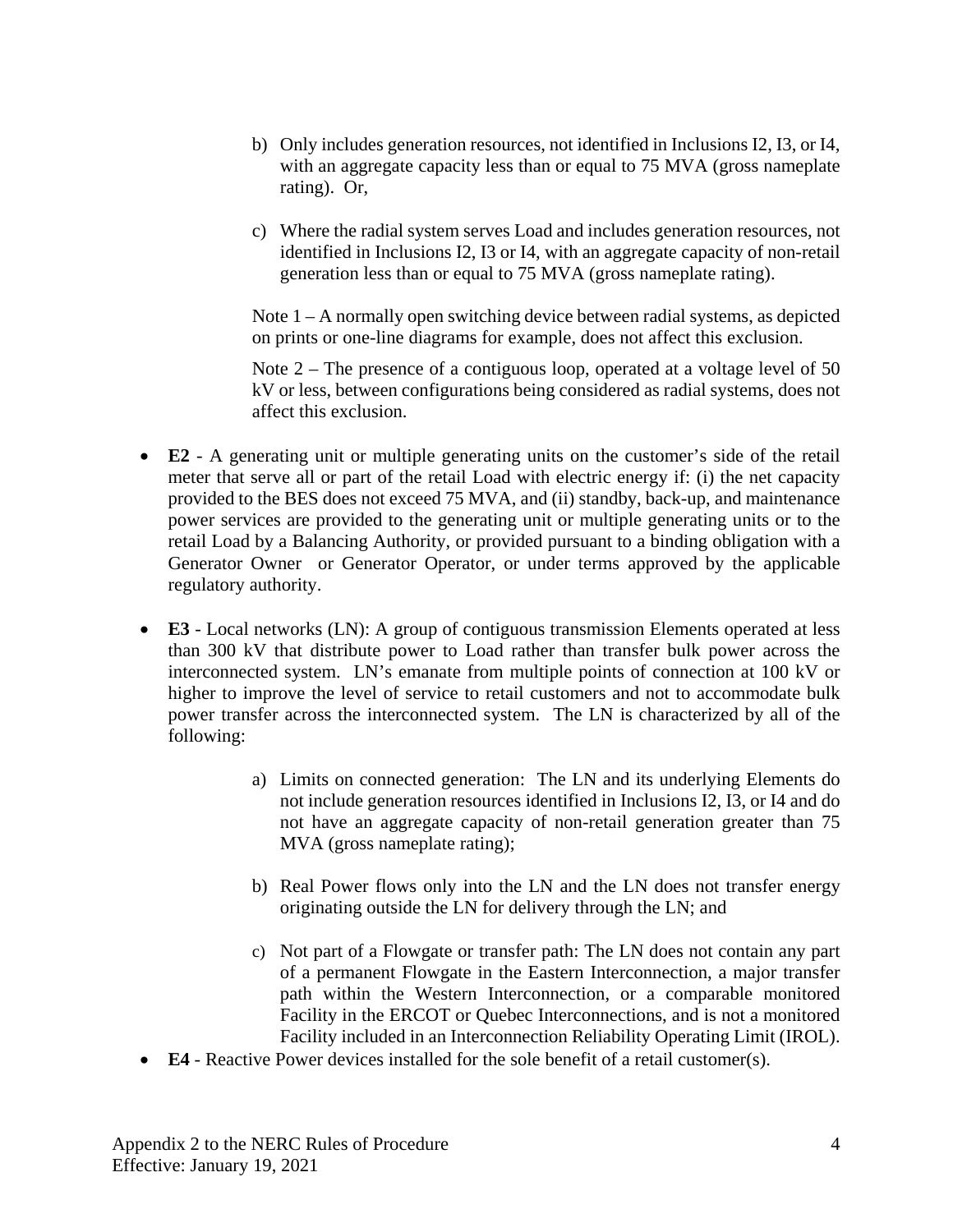Note - Elements may be included or excluded on a case-by-case basis through the Rules of Procedure exception process.\*\*

"Bulk Power System" means, depending on the context:

(i) (A) facilities and control systems necessary for operating an interconnected electric energy transmission network (or any portion thereof); and

(B) electric energy from generation facilities needed to maintain transmission system reliability. The term does not include facilities used in the local distribution of electric energy [++]. (Note that the terms "Bulk-Power System" or "Bulk Power System" shall have the same meaning.) (ii) Solely for purposes of Appendix 4E, Bulk Electric System.

"Canadian" means one of the following: (a) a company or association incorporated or organized under the laws of Canada, or its designated representative(s) irrespective of nationality; (b) an agency of a federal, provincial, or local government in Canada, or its designated representative(s) irrespective of nationality; or (c) a self-representing individual who is a Canadian citizen residing in Canada.

"Canadian Entity" means a Registered Entity (or, solely for purposes of Appendix 4D, a Responsible Entity) that is organized under Canadian federal or provincial law.

"Cascading" means the uncontrolled successive loss of System Elements triggered by an incident at any location. Cascading results in widespread electric service interruption that cannot be restrained from sequentially spreading beyond an area predetermined by studies.\*\*

"CCC" means the NERC Compliance and Certification Committee.

"Certification" means, depending on the context, (i) the process undertaken by NERC and a Regional Entity to verify that an entity is capable of responsibilities for tasks associated with a particular function such as a Balancing Authority, Transmission Operator and/or Reliability Coordinator; such Certification activities are further described in Section 500 and Appendix 5A of the NERC Rules of Procedure; or (ii) for purposes of Section 600 of the Rules of Procedure, an official recognition that indicates the recipient has passed a NERC exam or completed a specified number of Continuing Education Hours.

"Certification Staff" means individuals employed or contracted by NERC who have the authority to make initial determinations of Certification of entities performing reliability functions.

"Certification Team" means a team assembled by a Regional Entity that will be responsible for performing the activities included in the Certification process for an entity pursuant to Appendix 5A.

"CIP Senior Manager" means a single senior management official with overall authority and responsibility for leading and managing implementation of and continuing adherence to the requirements within the NERC CIP Standards, CIP-002 through CIP-011.\*\*

"Classified National Security Information" means Required Information that has been determined to be protected from unauthorized disclosure pursuant to Executive Order No. 12958, as amended,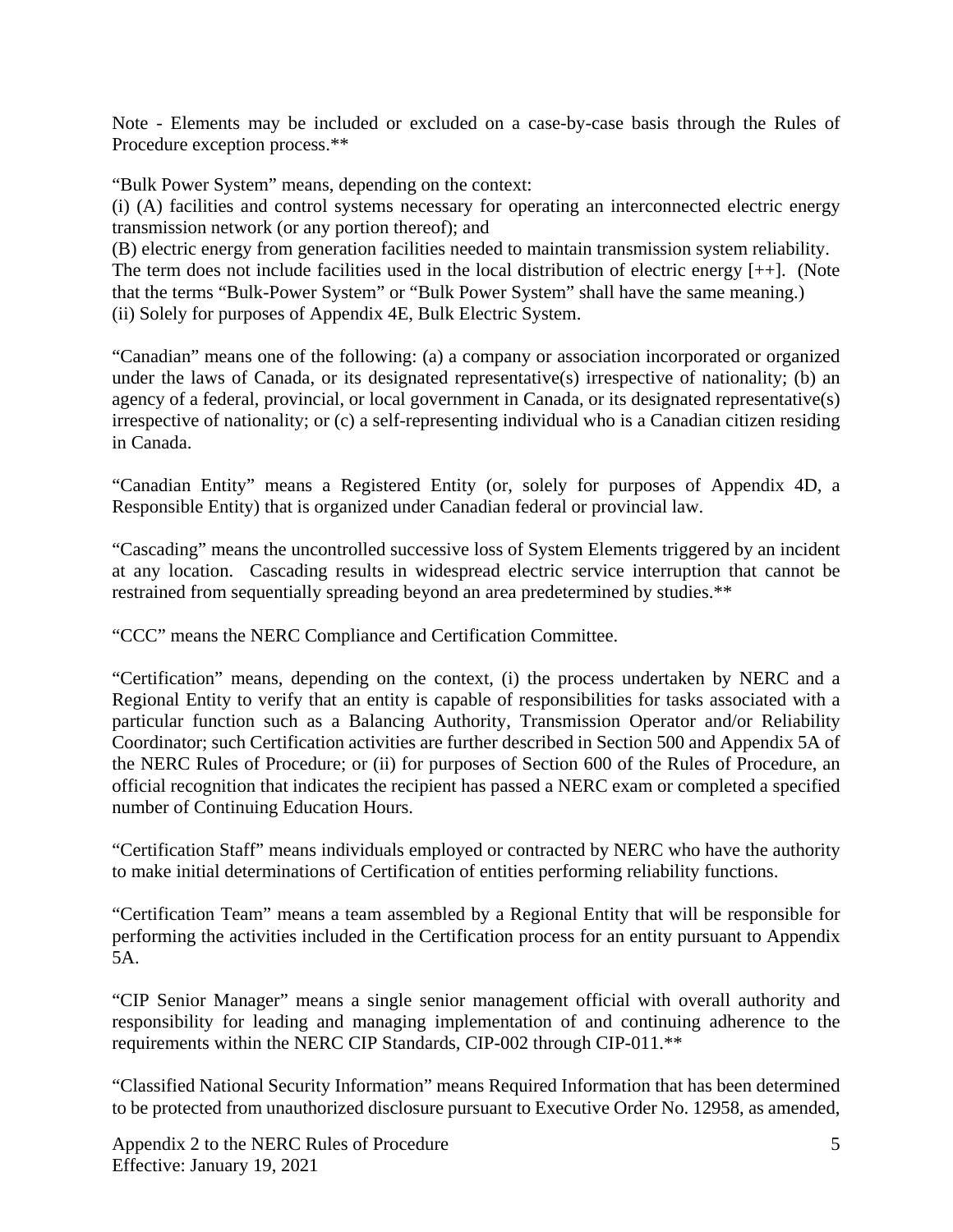and/or the regulations of the NRC at 10 C.F.R. §95.35; or pursuant to any comparable provision of Canadian federal or provincial law.

"Clerk" means an individual assigned by the Compliance Enforcement Authority or NERC to perform administrative tasks relating to the conduct of hearings as described in Attachment 2, Hearing Procedures, to Appendix 4C.

"Commission" means the Federal Energy Regulatory Commission or FERC.

"Complaint" means an allegation that a Registered Entity violated a Reliability Standard.

"Compliance and Certification Manager" means individual/individuals within the Regional Entity that is/are responsible for monitoring compliance of entities with applicable NERC Reliability Standards.

"Compliance Audit" means a systematic, objective review and examination of records and activities to determine whether a Registered Entity meets the Requirements of applicable Reliability Standards.

"Compliance Audit Participants" means Registered Entities scheduled to be audited and the audit team members.

"Compliance Enforcement Authority" means NERC or the Regional Entity in their respective roles of monitoring and enforcing compliance with the NERC Reliability Standards.

"Compliance Enforcement Authority's Area of Responsibility" means the Compliance Enforcement Authority's Region. If a Regional Entity is the Compliance Enforcement Authority, the Compliance Enforcement Authority's Area of Responsibility is shown in Exhibit A to the delegation agreement between the Regional Entity and NERC.

"Compliance Exception" means a noncompliance that is addressed in Section 3A.1 of Appendix 4C, and is not pursued through an enforcement action under Section 5.0 of Appendix 4C to these Rules of Procedure by a Compliance Enforcement Authority.

"Compliance Investigation" means a comprehensive investigation, which may include an on-site visit with interviews of the appropriate personnel, to determine if a violation of a Reliability Standard has occurred.

"Compliance Monitoring and Enforcement Program" or "CMEP" means, depending on the context (1) the NERC *Uniform Compliance Monitoring and Enforcement Program* (Appendix 4C to the NERC Rules of Procedure) or the Commission-approved program of a Regional Entity, as applicable, or (2) the program, department or organization within NERC or a Regional Entity that is responsible for performing compliance monitoring and enforcement activities with respect to Registered Entities' compliance with Reliability Standards.

"Compliant Date" means the date by which a Responsible Entity is required to be in compliance with an Applicable Requirement of a CIP Standard.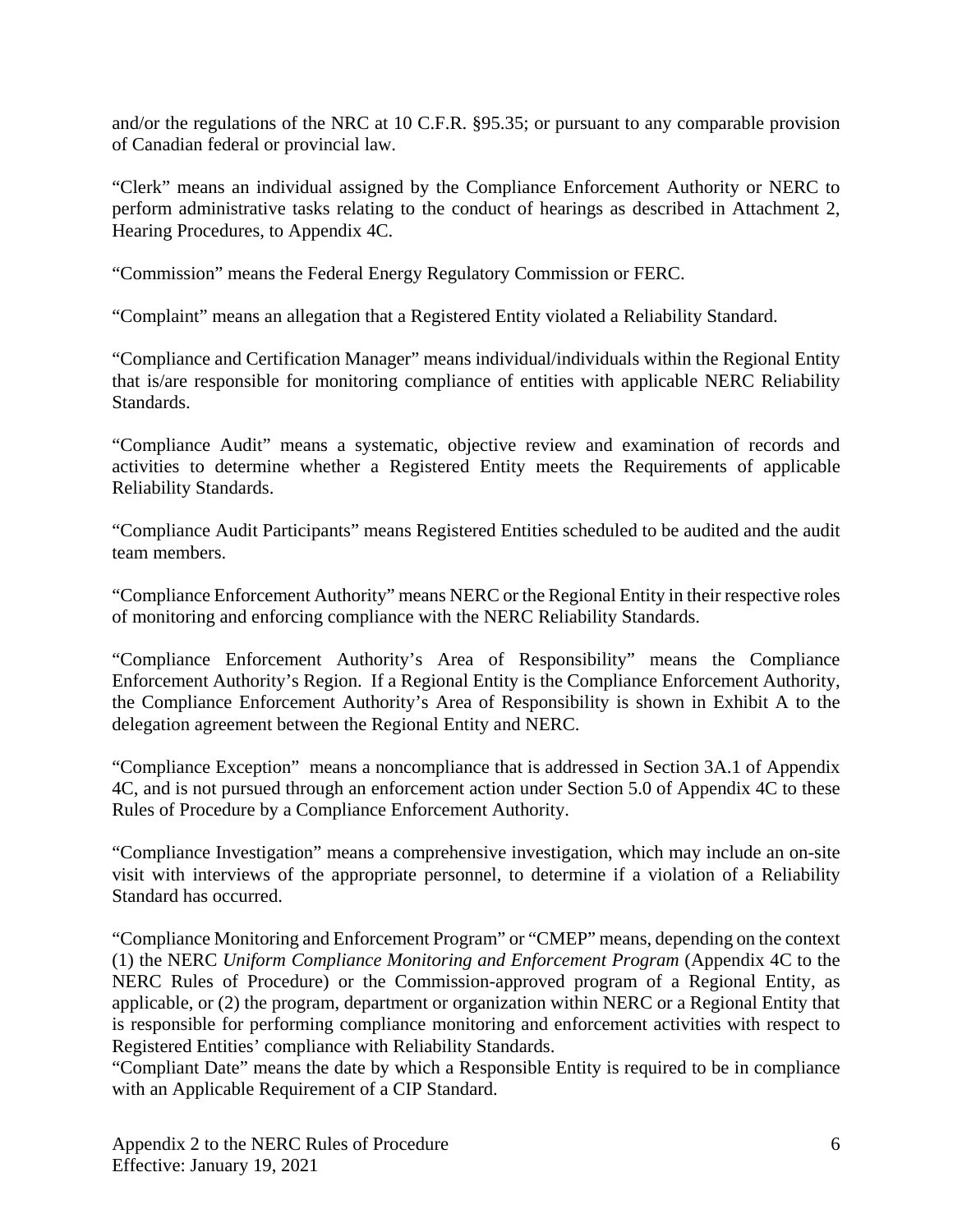"Confidential Business and Market Information" means any information that pertains to the interests of any entity, that was developed or acquired by that entity, and that is proprietary or competitively sensitive.

"Confidential Information" means (i) Confidential Business and Market Information; (ii) Critical Energy Infrastructure Information; (iii) personnel information that identifies or could be used to identify a specific individual, or reveals personnel, financial, medical, or other personal information; (iv) work papers, including any records produced for or created in the course of an evaluation or audit; (v) investigative files, including any records produced for or created in the course of an investigation; or (vi) Cyber Security Incident Information; provided, that public information developed or acquired by an entity shall be excluded from this definition; or (vii) for purposes of Appendix 4D, any other information that is designated as Confidential Information in Section 11.0 of Appendix 4D.

"Confirmed Violation" means an Alleged Violation for which (1) the Registered Entity has accepted or not contested the Notice of Alleged Violation and Penalty or Sanction or other notification of the Alleged Violation, or (2) there has been the issuance of a final order from NERC or a Hearing Body finding a violation, Penalty or sanction, or (3) the period for requesting a hearing or an appeal has expired, or (4) the Registered Entity has executed a settlement agreement pursuant to Section 5.6.

"Consolidated Hearing Process" means the process pursuant to Section 403.15B used to conduct hearings and issue decisions concerning disputed compliance matters in accordance with Attachment 2, Hearing Procedures, of Appendix 4C.

"Continuing Education Hour" or "CE Hour" means based on sixty clock minutes, and includes at least fifty minutes of participation in a group or self-study learning activity that meets the criteria of the NERC Continuing Education Program.

"Continuing Education Program Provider" or "Provider" means the individual or organization offering a learning activity to participants and maintaining documentation required by Section 600 of the Rules of Procedure.

"Coordinated Functional Registration" means where two or more entities (parties) agree in writing upon a division of compliance responsibility among the parties for one or more Reliability Standard(s) applicable to a particular function, and/or for one or more Requirement(s)/sub-Requirement(s) within particular Reliability Standard(s).

"Covered Asset" means any BES Cyber Asset, BES Cyber System, Protected Cyber Asset, Electronic Access Control or Monitoring System, or Physical Access Control System that is subject to an Applicable Requirement.

"Credential" means a NERC designation that indicates the level of qualification achieved (i.e., reliability operator; balancing, interchange, and transmission operator; balancing and interchange operator; and transmission operator).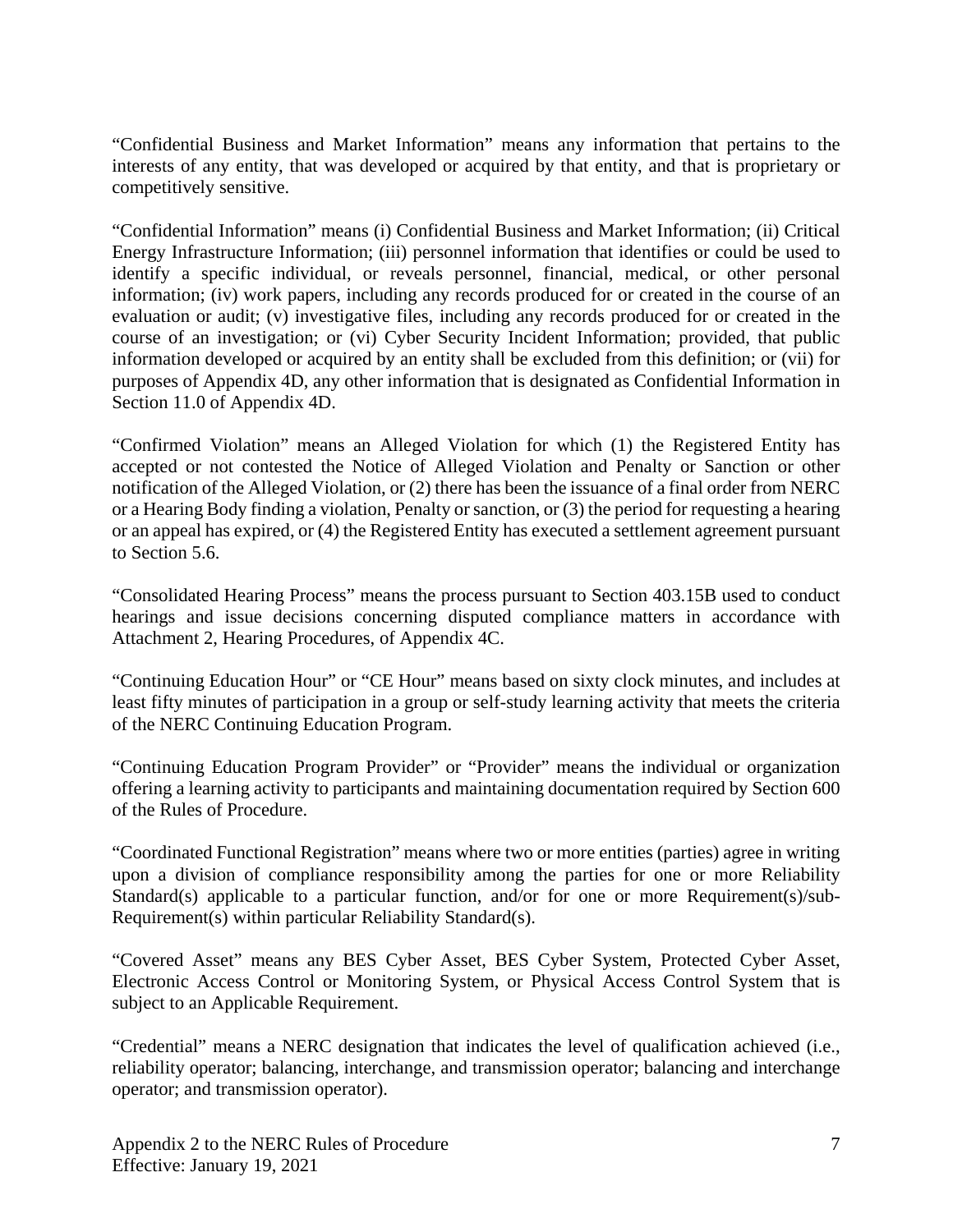"Critical Energy Infrastructure Information" means specific engineering, vulnerability, or detailed design information about proposed or existing Critical Infrastructure that (i) relates details about the production, generation, transportation, transmission, or distribution of energy; (ii) could be useful to a person in planning an attack on Critical Infrastructure; and (iii) does not simply give the location of the Critical Infrastructure.++

"Critical Infrastructure" means existing and proposed systems and assets, whether physical or virtual, the incapacity or destruction of which would negatively affect security, economic security, public health or safety, or any combination of those matters.++

"Critical Infrastructure Protection Standard" or "CIP Standard" means any of NERC Reliability Standards CIP-002 through CIP-011, CIP-014, and any other Reliability Standard included in the Critical Infrastructure Protection group of Reliability Standards that is adopted by the NERC Board of Trustees according to the NERC *Bylaws* and *Rules of Procedure* and approved by Applicable Governmental Authorities.

"Cross-Border Regional Entity" means a Regional Entity that encompasses a part of the United States and a part of Canada or Mexico.++

"Cyber Assets" means programmable electronic devices, including hardware, software, and data in those devices.\*\*

"Cyber Security Incident" means any malicious or suspicious event that disrupts, or was an attempt to disrupt, the operation of those programmable electronic devices and communications networks including hardware, software and data that are essential to the Reliable Operation of the Bulk Power System.++

"Cyber Security Incident Information" means any information related to, describing, or which could be used to plan or cause a Cyber Security Incident.

"Days", as used in Appendix 5A with respect to the Registration and Certification processes, means calendar days.

"Deactivation," as used in Appendix 5A with respect to the Registration processes, refers to removal of an entity from the NCR for a specific functional category. As a result of deactivation, the entity is no longer subject to any prospective compliance obligations with respect to Reliability Standards applicable to that functional category.

"Delegate" means a person to whom the CIP Senior Manager of a Responsible Entity has delegated authority pursuant to Requirement R4 of CIP Standard CIP-003 (or any successor provision).

"Director of Compliance" means the Director of Compliance of NERC or of the Compliance Enforcement Authority, as applicable, or other individual designated by the Compliance Enforcement Authority who is responsible for the management and supervision of Compliance Staff, or his or her designee.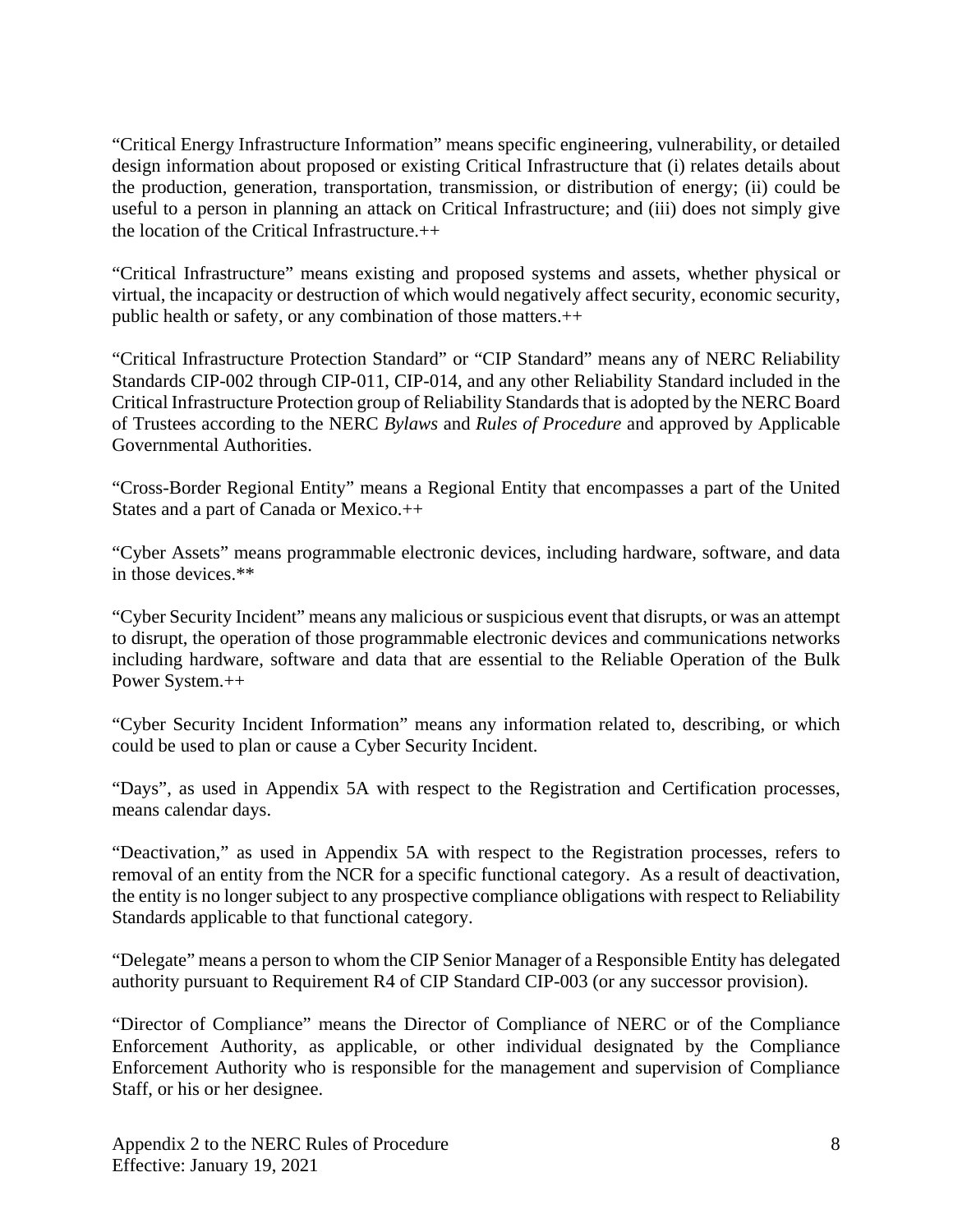"Director of Enforcement" means the Director of Enforcement of NERC or of the Compliance Enforcement Authority, as applicable, or other individual designated by the Compliance Enforcement Authority who is responsible for the management and supervision of Enforcement Staff, or his or her designee.

"Disapproval of the Exception Request" or "Disapproval" means the determination by NERC that an Exception Request does not meet the criteria to receive the requested Exception.

"Distribution Factor" means the portion of an Interchange Transaction, typically expressed in per unit that flows across a transmission facility (Flowgate).\*\*

"Distribution Provider" means the entity that provides and operates the "wires" between the transmission system and the end-use customer. For those end-use customers who are served at transmission voltages, the Transmission Owner also serves as the Distribution Provider. Thus, the Distribution Provider is not defined by a specific voltage, but rather as performing the distribution function at any voltage.\*\*

"Document" means, in addition to the commonly understood meaning of the term as information written or printed on paper, any electronically stored information, including writings, drawings, graphs, charts, photographs, sound recordings, images and other data or data compilations stored in any medium from which information can be obtained, and shall be translated by the producing party into reasonably usable form.

"Electric Reliability Organization" or "ERO" means the organization that is certified by the Commission under Section 39.3 of its regulations, the purpose of which is to establish and enforce Reliability Standards for the Bulk Power System in the United States, subject to Commission review. The organization may also have received recognition by Applicable Governmental Authorities in Canada and Mexico to establish and enforce Reliability Standards for the Bulk Power Systems of the respective countries.

"Electronic Access Control or Monitoring Systems" means Cyber Assets that perform electronic access control or electronic access monitoring of the Electronic Security Perimeter(s) or BES Cyber Systems. This includes Intermediate Systems.\*\*

"Electronic Access Point" means a Cyber Asset interface on an Electronic Security Perimeter that allows routable communication between Cyber Assets outside an Electronic Security Perimeter and Cyber Assets inside an Electronic Security Perimeter.\*\*

"Electronic Security Perimeter" means the logical border surrounding a network to which BES Cyber Systems are connected using a routable protocol.\*\*

"Element" means any electrical device with terminals that may be connected to other electrical devices such as a generator, transformer, circuit breaker, bus section, or transmission line. An Element may be comprised of one or more components.\*\*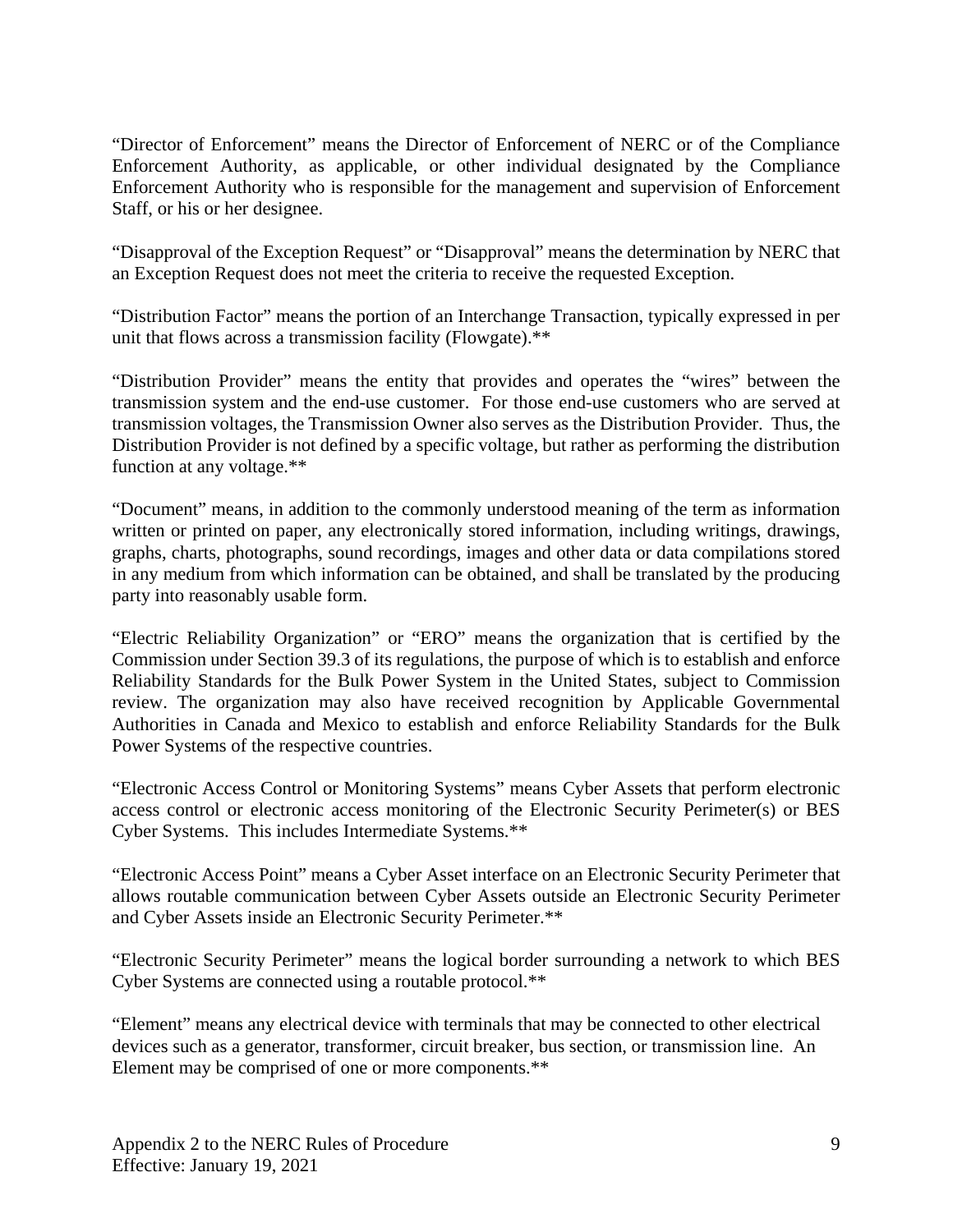"Eligible Reviewer" means a person who has the required security clearances or other qualifications, or who otherwise meets the applicable criteria, to have access to Confidential Information, Classified National Security Information, NRC Safeguards Information or Protected FOIA Information, as applicable to the particular information to be reviewed.

"End Date" means the last date of the period to be covered in a Compliance Audit.

"Essential Actions" or "Level 3 (Essential Actions)" is a notification issued by NERC in accordance with Section 810.3.3 of the Rules of Procedure.

"Evidentiary Hearing" means a hearing at which one or more Participants submits evidence for the record. A Testimonial Hearing is an Evidentiary Hearing, but an Evidentiary Hearing does not necessarily include the presentation of testimony by witnesses in person.

"Exception" means either an Inclusion Exception or an Exclusion Exception.

"Exception Procedure" means the procedure set forth in Appendix 5C.

"Exception Report" means information provided to the Compliance Enforcement Authority by a Registered Entity indicating that a violation of a Reliability Standard has occurred (e.g., a System Operating Limit has been exceeded) or enabling the Compliance Enforcement Authority to ascertain the Registered Entity's compliance.

"Exception Request" means a request made by a Submitting Entity in accordance with Appendix 5C for an Exception.

"Exception Request Form" means the form adopted by each Regional Entity, in accordance with a template provided by NERC, for use by Submitting Entities in submitting Exception Requests; provided, that the Exception Request Form must include Section III.B as adopted by NERC.

"Exclusion Exception" means a determination that an Element that falls within the BES Definition should be excluded from the BES.

"Facility" means a set of electrical equipment that operates as a single Bulk Electric System Element (e.g., a line, a generator, a shunt compensator, transformer, etc.)\*\*

"FERC" means the United States Federal Energy Regulatory Commission.

"Final Penalty Amount" means the final, proposed Penalty for violation of a Reliability Standard, determined in accordance with the *Sanction Guidelines*.

"Find, Fix, Track and Report" or "FFT" means a streamlined process, addressed in Section 5.2A of Appendix 4C, to resolve minimal or moderate risk, remediated Possible Violations that are not assessed a financial penalty.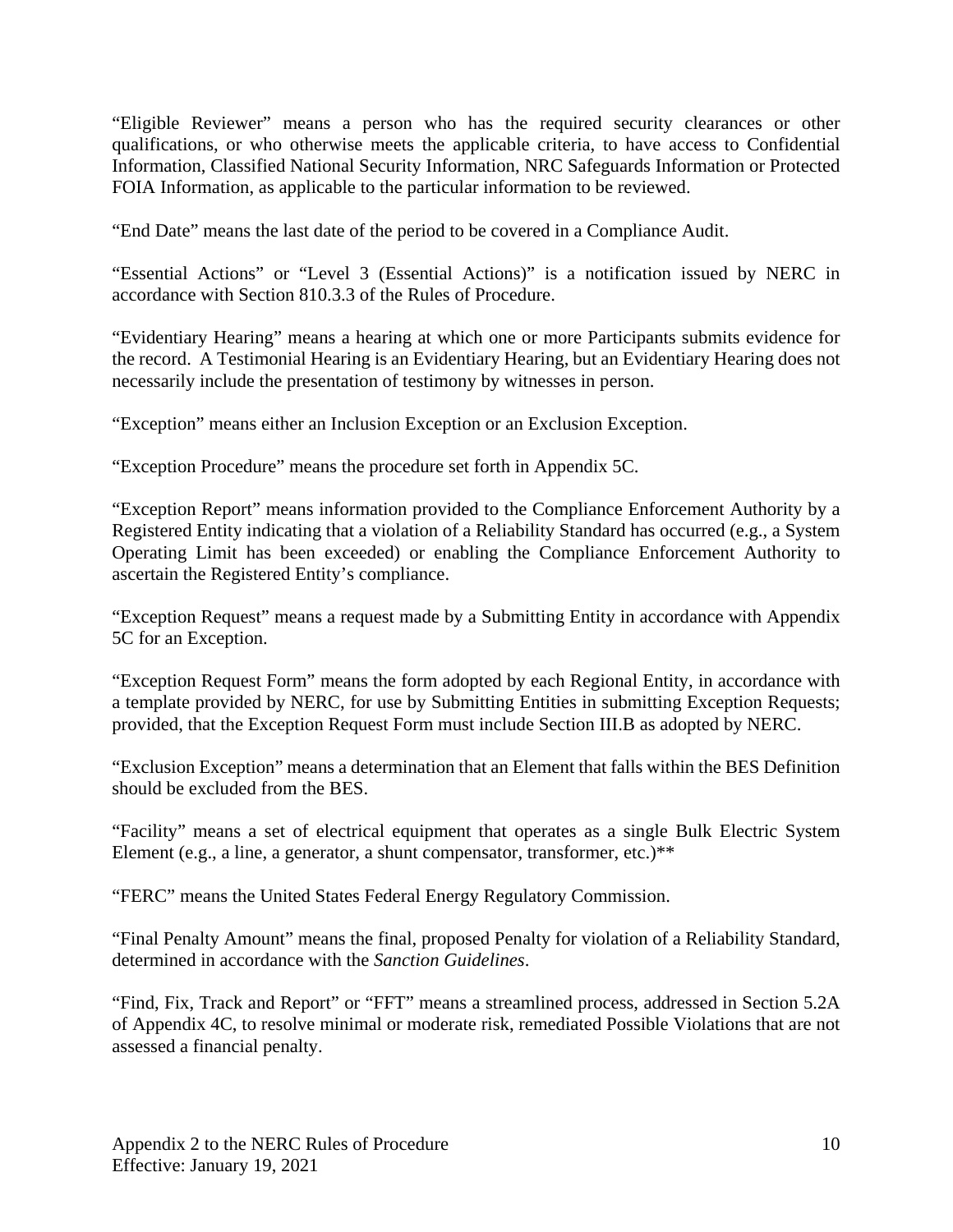"Flowgate" means 1.) A portion of the Transmission system through which the Interchange Distribution Calculator calculates the power flow from Interchange Transactions. 2.) A mathematical construct, comprised of one or more monitored transmission Facilities and optionally one or more contingency Facilities, used to analyze the impact of power flows upon the Bulk Electric System.\*\*

"FOIA" means the U.S. Freedom of Information Act, 5 U.S.C. §552.

"Footprint" means the geographical or electric area served by an entity.

"Frequency Response Sharing Group" means a group whose members consist of two or more Balancing Authorities that collectively maintain, allocate, and supply operating resources required to jointly meet the sum of the Frequency Response Obligations of its members.\*\*

"Functional Entity" means an entity responsible for a function that is required to ensure the Reliable Operation of the electric grid as identified in the NERC Reliability Standards.

"Generator Operator" means the entity that operates generating Facility(ies) and performs the functions of supplying energy and Interconnected Operations Services.

"Generator Owner" means an entity that owns and maintains generating Facility(ies).

"Hearing Body" means the body designated by the Compliance Enforcement Authority to conduct hearings and issue decisions concerning disputed compliance matters in accordance with Attachment 2, Hearing Procedures, of Appendix 4C.

"Hearing Officer" means, depending on the context, (i) an individual employed or contracted by the Compliance Enforcement Authority or NERC to preside over hearings conducted pursuant to Attachment 2, Hearing Procedures, of Appendix 4C; the Hearing Officer shall not be a member of the Hearing Body, or (ii) solely for hearings conducted pursuant to Appendix 4E, (A) a CCC member or (B) an individual employed or contracted by NERC, as designated and approved by the CCC to preside over hearings conducted pursuant to the Hearing Procedures in Appendix E; the Hearing Officer shall not be a member of the Hearing Panel.

"Hearing Panel" means the five person hearing body established as set forth in the CCC Charter on a case by case basis and that is responsible for adjudicating a matter as set forth in Appendix 4E.

"Hearing Procedures" means, depending on the context, (i) Attachment 2 to the NERC or a Regional Entity CMEP, as applicable, or (ii) the hearing procedures of the NERC Compliance and Certification Committee in Appendix 4E.

"Inclusion Exception" means a determination that an Element that falls outside the BES Definition should be included in the BES.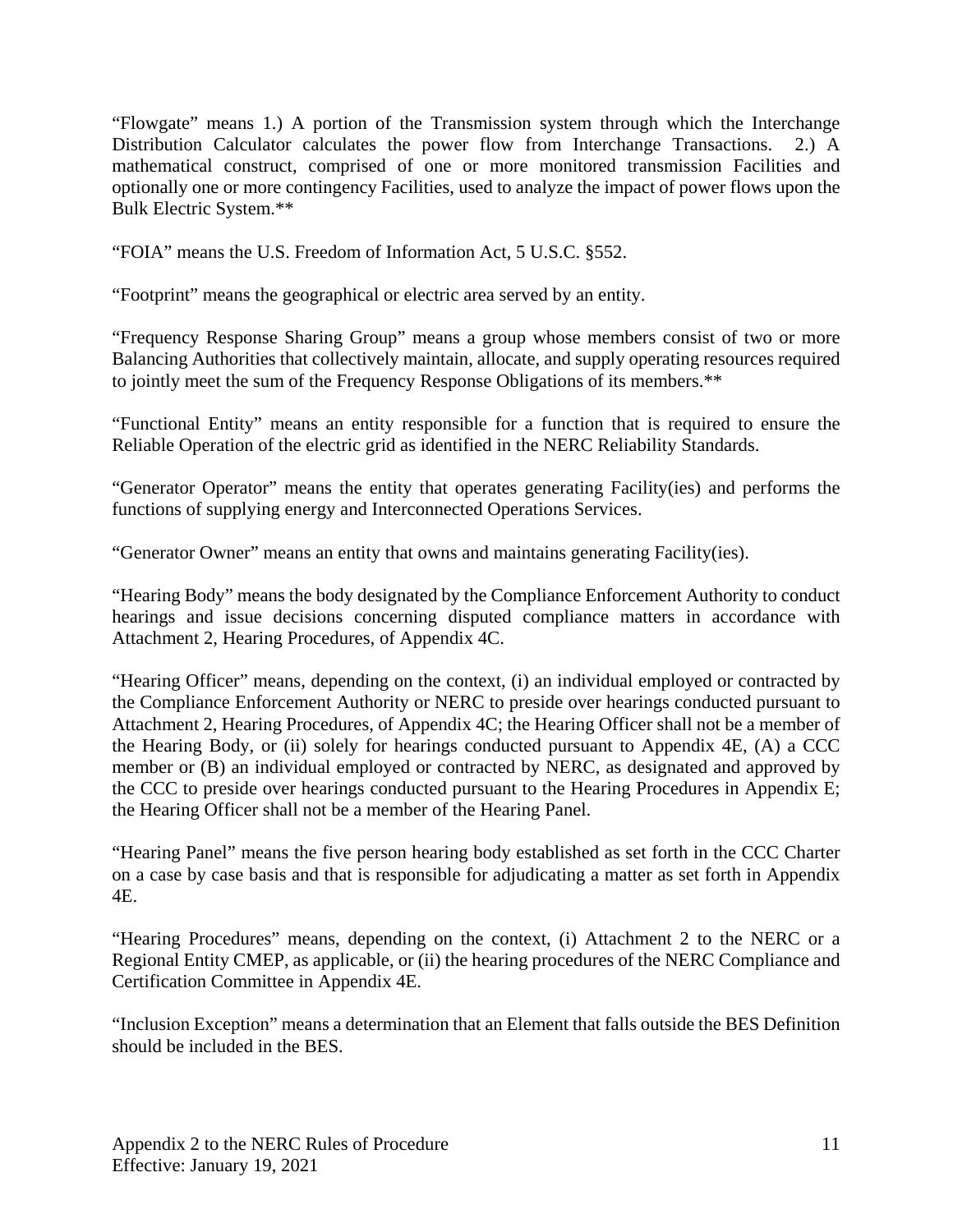"Inherent Risk Assessment" or "IRA" means a review by the Compliance Enforcement Authority of potential risks posed by an individual Registered Entity to the reliability of the Bulk Power System. An IRA considers factors such as, but is not limited to, assets, system, geography, interconnectivity, prior compliance history and factors unique to the Registered Entity. The results of an entity-specific IRA may result in the scope of compliance monitoring for a particular Registered Entity to include more, fewer, or different Reliability Standards than those contained in the annual Implementation Plans.

"Interactive Remote Access" means user-initiated access by a person employing a remote access client or other remote access technology using a routable protocol. Remote access originates from a Cyber Asset that is not an Intermediate System and not located within any of the Responsible Entity's Electronic Security Perimeter(s) or at a defined Electronic Access Point. Remote access may be initiated from: 1) Cyber Assets used or owned by the Responsible Entity, 2) Cyber Assets used or owned by employees, and 3) Cyber Assets used or owned by vendors, contractors, or consultants. Interactive remote access does not include system-to-system process communications.\*\*

"Interchange" means energy transfers that cross Balancing Authority boundaries.\*\*

"Interchange Authority" means the responsible entity that authorizes the implementation of valid and balanced Interchange Schedules between Balancing Authority Areas, and ensures communication of Interchange information for reliability assessment purposes.\*\*

"Interchange Distribution Calculator" means the mechanism used by Reliability Coordinators in the Eastern Interconnection to calculate the distribution of Interchange Transactions over specific Flowgates. It includes a database of all Interchange Transactions and a matrix of the Distribution Factors for the Eastern Interconnection.\*\*

"Interchange Schedule" means an agreed-upon Interchange Transaction size (megawatts), start and end time, beginning and ending ramp times and rate, and type required for delivery and receipt of power and energy between the Source and Sink Balancing Authorities involved in the transaction.\*\*

"Interchange Transaction" means an agreement to transfer energy from a seller to a buyer that crosses one or more Balancing Authority Area boundaries.\*\*

"Interconnected Operations Service" means a service (exclusive of basic energy and Transmission Services) that is required to support the Reliable Operation of interconnected Bulk Electric Systems.\*\*

"Interconnection" means a geographic area in which the operation of Bulk Power System components is synchronized such that the failure of one or more of such components may adversely affect the ability of the operators of other components within the system to maintain Reliable Operation of the Facilities within their control.++ When capitalized, any one of the four major electric system networks in North America: Eastern, Western, ERCOT and Quebec.\*\*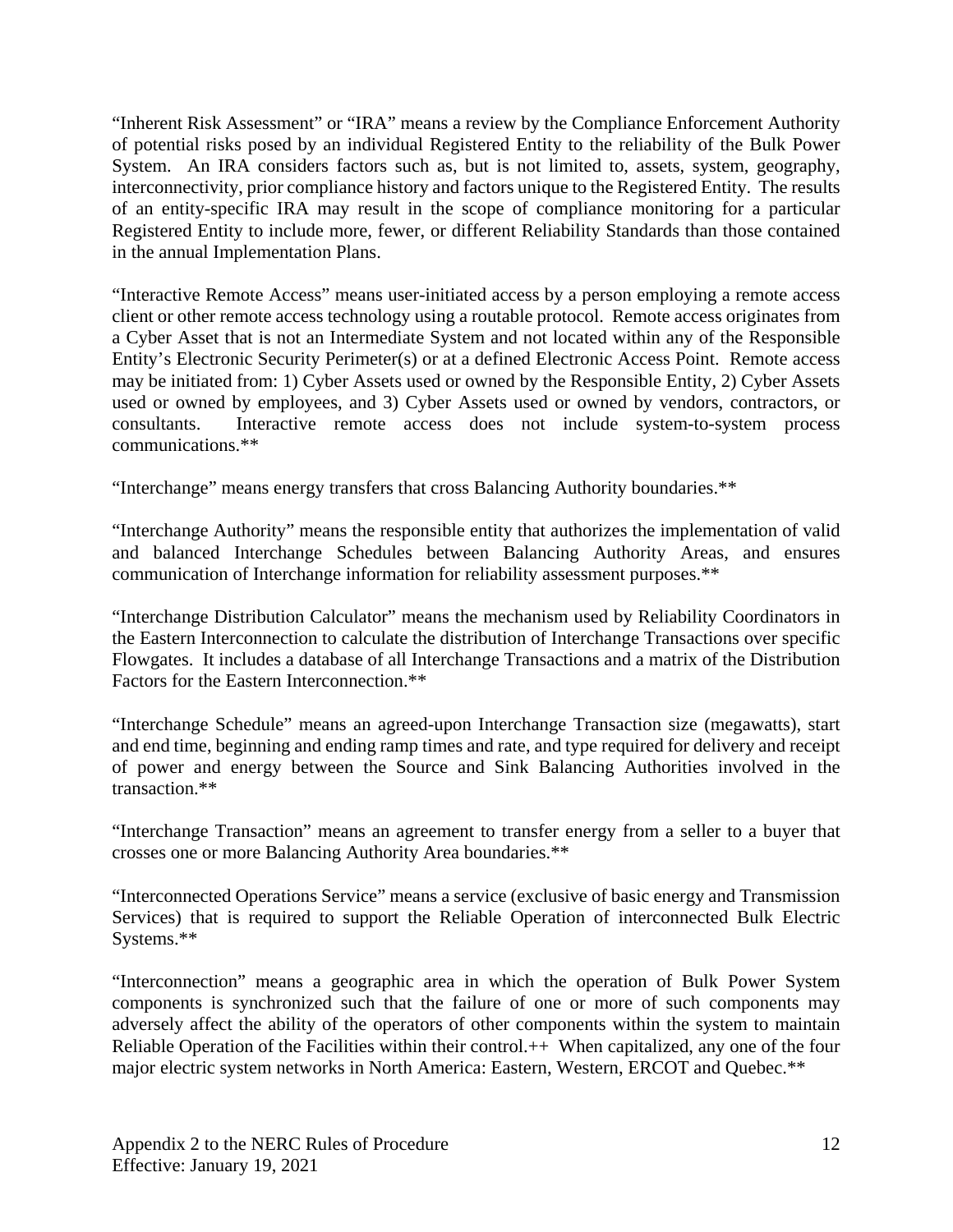"Interconnection Reliability Operating Limit" means a System Operating Limit that, if violated, could lead to instability, uncontrolled separation, or Cascading outages that adversely impact the reliability of the Bulk Electric System.\*\*

"Intermediate System" means a Cyber Asset or collection of Cyber Assets performing access control to restrict Interactive Remote Access to only authorized users. The Intermediate System must not be located inside the Electronic Security Perimeter.\*\*

"Internal Control Evaluation" or "ICE" means a review by the Compliance Enforcement Authority of a Registered Entity's internal controls. The ICE may further refine the compliance oversight plan, including the scope of an audit, the type and application of compliance monitoring tools, the depth and breadth of a particular area of review.

"Interpretation" means an addendum to a Reliability Standard, developed in accordance with the NERC *Standard Processes Manual* and approved by the Applicable Governmental Authority(ies), that provides additional clarity about one or more Requirements in the Reliability Standard.

"ISO/RTO" means an independent transmission system operator or regional transmission organization approved by the FERC or the Public Utility Commission of Texas.

"Joint Registration Organization" means two or more entities (the parties) agree in writing upon a division of compliance responsibility where an entity registers in the Compliance Registry for one or more function type(s) for itself and on behalf of one or more other parties to such agreement for function type(s) for which such parties would otherwise be required toregister.

"Lead Entity" means (1) within the meaning of Appendices 5A and 5B, the entity identified in a Joint Registration Organization or Coordinated Functional Registration agreement as the primary Point of Contact that administers that agreement with NERC and the applicable Regional Entity(ies), and (2) within the meaning of Appendix 5C, the entity that submits the Exception Request information that is common to a group of Submitting Entities that are submitting Exception Requests jointly.

"Lead Mediator" means a member of a mediation team formed pursuant to Appendix 4E who is selected by the members to coordinate the mediation process and serve as the mediation team's primary contact with the Parties.

"Load" means an end-use device or customer that receives power from the electric system.\*\*

"Load-Serving Entity" means an entity that secures energy and Transmission Service (and related Interconnected Operations Services) to serve the electrical demand and energy requirements of its end-use customers.\*\*

"Mapping" means the process of determining whether a Regional Entity's Footprint is being served by Registered Entities.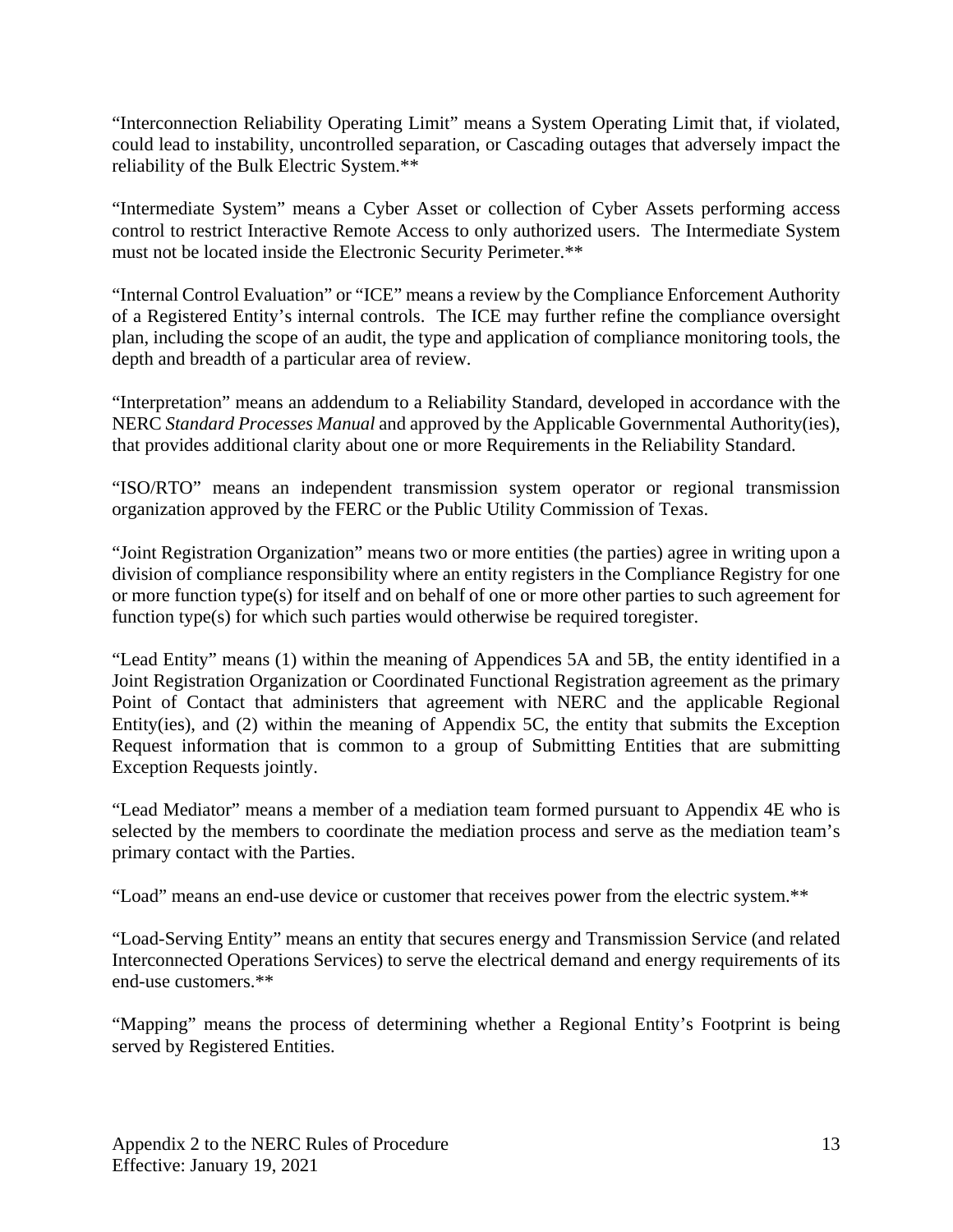"Material Change" means a change in facts that modifies Required Information in connection with an approved TFE. Examples of a Material Change could include, but are not limited to an increase in device count (but not a decrease), change in compensating measures, change in statement of basis for approval for the TFE, a change in the TFE Expiration Date, or a Responsible Entity achieving Strict Compliance with the Applicable Requirement.

"Material Change Report" means a report submitted by the Responsible Entity to the Regional Entity in the event there is a Material Change to the facts underlying an approved TFE pursuant to Section 4.0 of Appendix 4D.

"Mediation Settlement Agreement" means a written agreement entered into by the Parties to a mediation pursuant to Appendix 4E that resolves the dispute.

"Member" means a member of NERC pursuant to Article II of its Bylaws.

"Member Representatives Committee" or "MRC" means the body established pursuant to Article VIII of the NERC Bylaws.

"Mexican Entity" means a Registered Entity that is organized under Mexican law.

"Mitigating Activities" means actions taken by a Registered Entity to correct and prevent recurrence of a noncompliance, whether or not the actions are embodied in a Mitigation Plan.

"Mitigation Plan" means an action plan developed by the Registered Entity to (1) correct a violation of a Reliability Standard and (2) prevent re-occurrence of the violation.

"NERC-Approved Learning Activity" means training that maintains or improves professional competence and has been approved by NERC for use in its Continuing Education Program.

"NERC Compliance Monitoring and Enforcement Program Implementation Plan" or "NERC Implementation Plan" means the annual NERC Implementation Plan that identifies the risk elements to prioritize risks to the Bulk Power System. These risk elements and related NERC Reliability Standards and Requirements become inputs for Regional Entities in developing their Regional Compliance Monitoring and Enforcement Program Implementation Plans and the compliance oversight for individual Registered Entities. The NERC Implementation Plan may be updated more often than annually as needed.

"NERC Compliance Registry," "Compliance Registry" or "NCR" means a list, maintained by NERC pursuant to Section 500 of the NERC Rules of Procedure and Appendix 5B, the NERC *Statement of Compliance Registry Criteria*, of the owners, operators and users of the Bulk Power System, and the entities registered as their designees, that perform one or more functions in support of reliability of the Bulk Power System and are required to comply with one or more Requirements of Reliability Standards.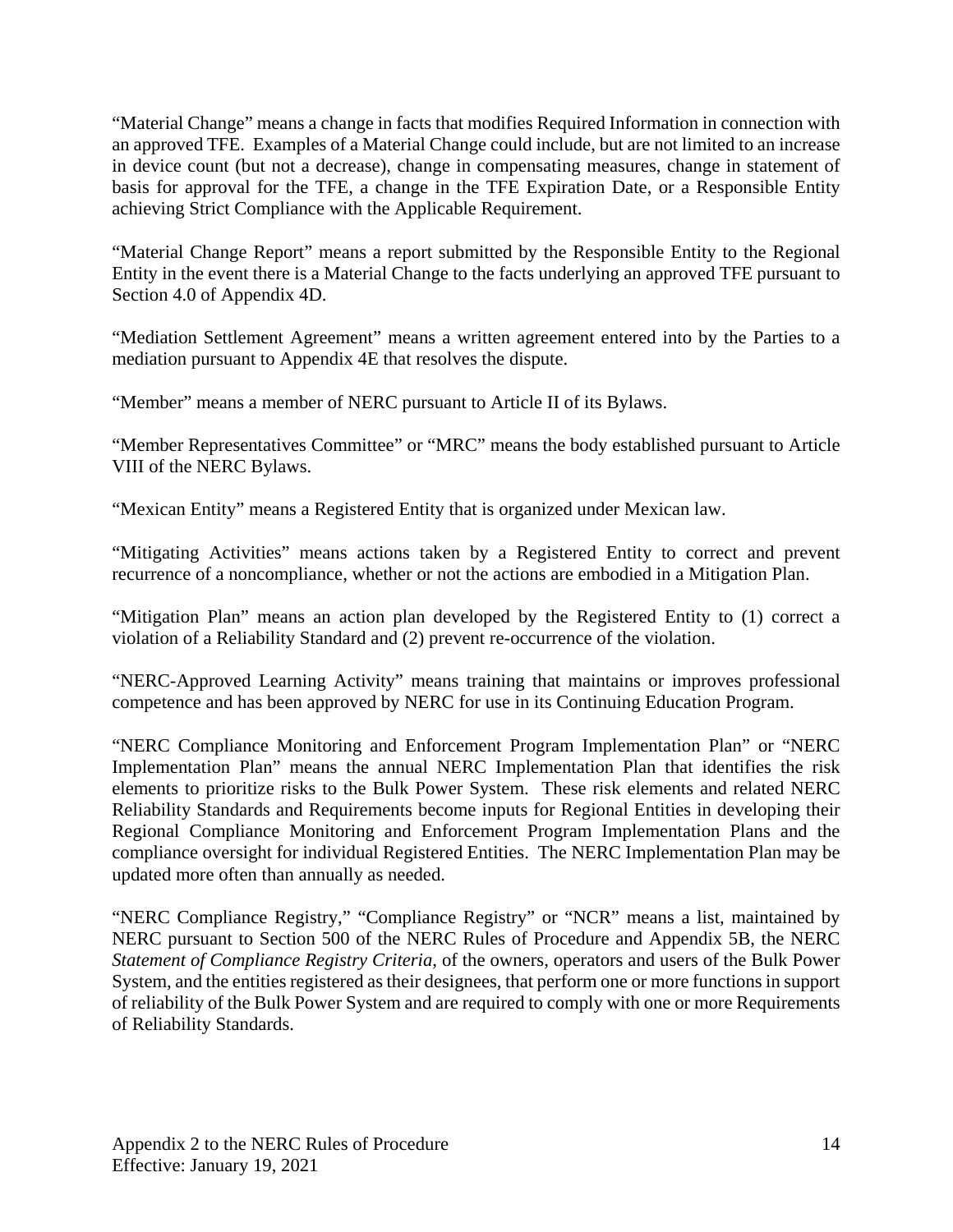"NERC Identification Number" or "NERC ID" means a number given to NERC Registered Entities that will be used to identify the entity for certain NERC activities. Corporate entities may have multiple NERC IDs to show different corporate involvement in NERC activities.

"NERC Organization Certification" or "Organization Certification" means the process undertaken by NERC and a Regional Entity to verify that a new entity is capable of responsibilities for tasks associated with a particular function such as a Balancing Authority, Transmission Operator, and/or Reliability Coordinator; such certification activities are further described in Section 500 and Appendix 5A of the NERC Rules of Procedure.

"Net Energy for Load" or "NEL" means net generation of an electric system plus energy received from others less energy delivered to others through interchange. It includes system losses but excludes energy required for the storage of energy at energy storage facilities.

"Notice of Alleged Violation and Proposed Penalty or Sanction" means a notice issued by the Compliance Enforcement Authority to a Registered Entity pursuant to Section 5.3 of Appendix 4C.

"Notice of Completion of Enforcement Action" means a notice issued by the Compliance Enforcement Authority to a Registered Entity, pursuant to Section 5.10 of Appendix 4C, stating than an enforcement action is closed.0

"Notice of Confirmed Violation" means a notice issued by the Compliance Enforcement Authority to a Registered Entity confirming the violation of one or more Reliability Standards.

"Notice of Penalty" means a notice prepared by NERC and filed with FERC, following approval by NERC of a Notice or other notification of Confirmed Violation or a settlement agreement, stating the Penalty or sanction imposed or agreed to for the Confirmed Violation or as part of the settlement.

"Notice of Possible Violation" means a notice issued by the Compliance Enforcement Authority to a Registered Entity that (1) states a Possible Violation has been identified, (2) provides a brief description of the Possible Violation, including the Reliability Standard Requirement(s) and the date(s) involved, and (3) instructs the Registered Entity to retain and preserve all data and records relating to the Possible Violation.

"NRC" means the United States Nuclear Regulatory Commission.

"NRC Safeguards Information" means Required Information that is subject to restrictions on disclosure pursuant to 42 U.S.C. §2167 and the regulations of the NRC at 10 C.F.R. §73.21-73.23; or pursuant to comparable provisions of Canadian federal or provincial law.

"Open Access Transmission Tariff" means an electronic transmission tariff accepted by the U.S. Federal Energy Regulatory Commission requiring the Transmission Service Provider to furnish to all shippers with non-discriminating service comparable to that provided by Transmission Owners to themselves.\*\*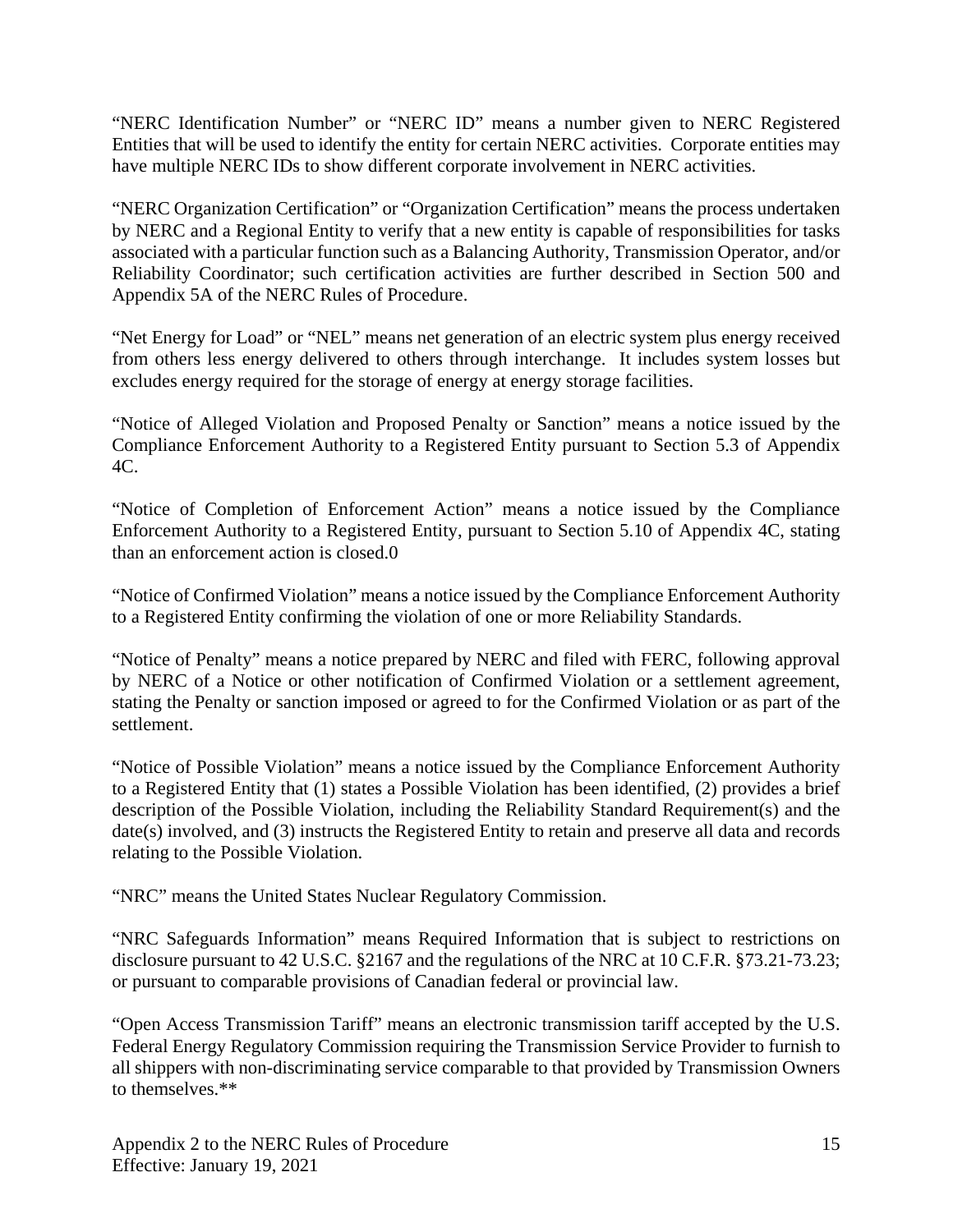"Owner" means the owner(s) of an Element or Elements that is or may be determined to be part of the BES as a result of either the application of the BES Definition or an Exception, or another entity, such as an operator, authorized to act on behalf of the owner of the Element or Elements in the context of an Exception Request.

"Participant" means a Respondent and any other Person who is allowed or required by the Hearing Body or by FERC to participate as an intervenor in a proceeding conducted pursuant to the Hearing Procedures, and as used in the Hearing Procedures shall include, depending on the context, the members of the Compliance Staff that participate in a proceeding or the members of the Certification Staff that participate in a proceeding pursuant to Appendix 4E.

"Party" or "Parties" means a Person or the Persons participating in a mediation pursuant to Appendix 4E.

"Penalty" means and includes all penalties and sanctions, including but not limited to a monetary or non-monetary penalty; a limitation on an activity, function, operation or other appropriate sanction; or the addition of the Registered Entity or Respondent to a reliability watch list composed of major violators. Penalties must be within the range set forth in the NERC *Sanction Guidelines* approved by FERC pursuant to 18 C.F.R. Section  $39.7(g)(2)$ , and shall bear a reasonable relation to the seriousness of a Registered Entity's or Respondent's violation and take into consideration any timely efforts made by the Registered Entity or Respondent to remedy the violation.

"Periodic Data Submittals" means modeling, studies, analyses, documents, procedures, methodologies, operating data, process information or other information to demonstrate compliance with Reliability Standards and provided by Registered Entities to the Compliance Enforcement Authority on a time frame required by a Reliability Standard or an ad hoc basis.

"Person" means any individual, partnership, corporation, limited liability company, governmental body, association, joint stock company, public trust, organized group of persons, whether incorporated or not, or any other legal entity.

"Planning Authority" means the responsible entity that coordinates and integrates transmission Facilities and service plans, resource plans, and Protection Systems.\*\*

"Physical Access Control Systems" means Cyber Assets that control, alert, or log access to the Physical Security Perimeter(s), exclusive of locally mounted hardware or devices at the Physical Security Perimeter such as motion sensors, electronic lock control mechanisms, and badge readers.\*\*

"Physical Security Perimeter" means the physical border surrounding locations in which BES Cyber Assets, BES Cyber Systems, or Electronic Access Control or Monitoring Systems reside, and for which access is controlled.\*\*

"Point of Delivery" means a location that a Transmission Service Provider specifies on its transmission system where an Interchange Transaction leaves or a Load-Serving Entity receives its energy.\*\*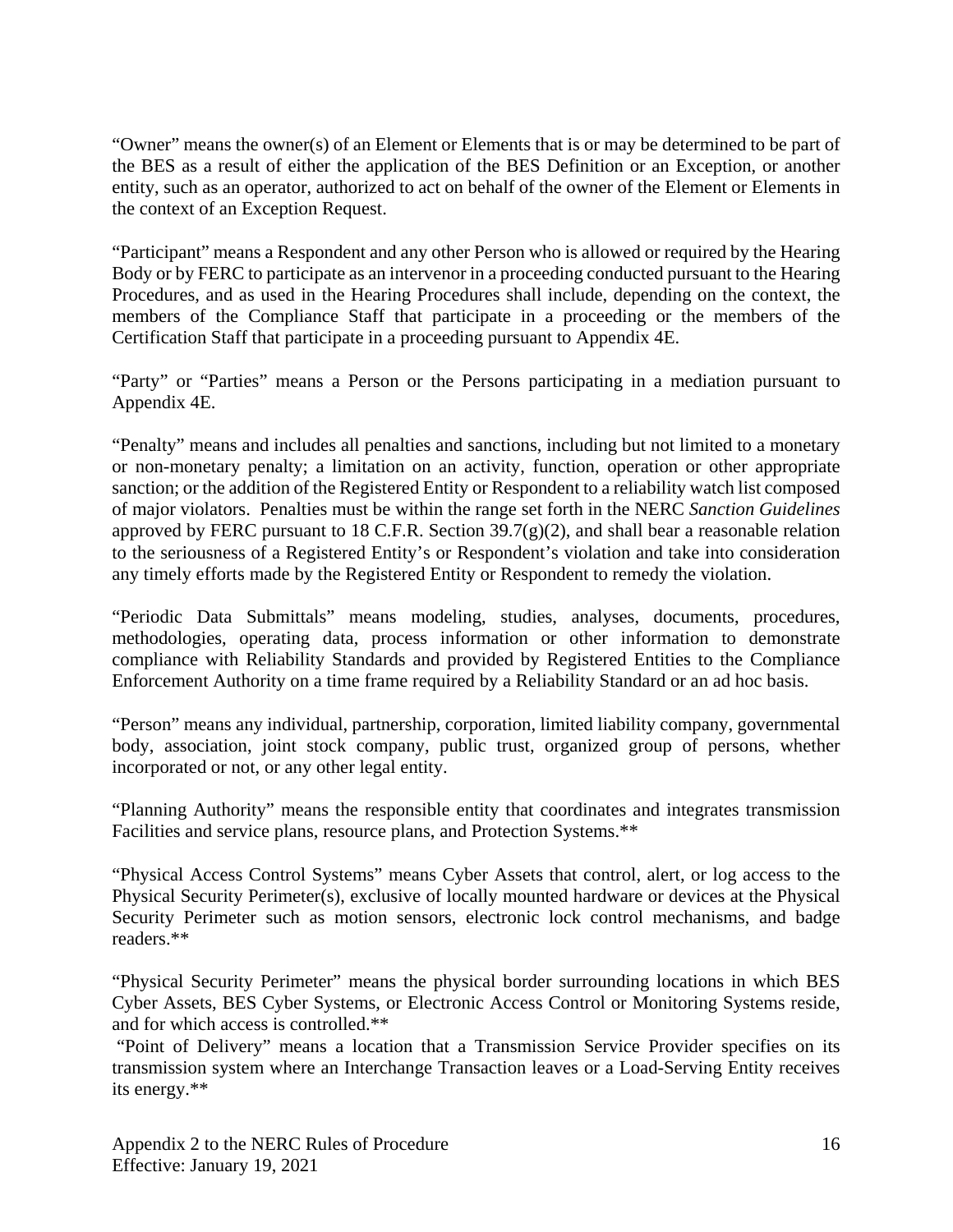"Point of Receipt" means a location that the Transmission Service Provider specifies on its transmission system where an Interchange Transaction enters or a generator delivers its output.\*\*

"Possible Violation" means the identification, by the Compliance Enforcement Authority, of a possible failure by a Registered Entity to comply with a Reliability Standard that is applicable to the Registered Entity.

"Preliminary Screen" means an initial evaluation of evidence indicating potential noncompliance with a Reliability Standard has occurred or is occurring, conducted by the Compliance Enforcement Authority for the purpose of determining whether a Possible Violation exists, and consisting of an evaluation of whether (1) the entity allegedly involved in the potential noncompliance is registered, (2) the Reliability Standard Requirement to which the evidence of potential noncompliance relates is applicable to a reliability function for which the entity is registered, and (3) if known, the potential noncompliance is not a duplicate of a Possible Violation or Alleged Violation which is currently being processed.

"Probation" means a step in the disciplinary process pursuant to Section 605 of the Rules of Procedure during which the certificate is still valid. During the probationary period, a subsequent offense of misconduct, as determined through the same process as described above, may be cause for more serious consequences.

"Protected Cyber Asset" means one or more Cyber Assets connected using a routable protocol within or on an Electronic Security Perimeter that is not part of the highest impact BES Cyber System within the same Electronic Security Perimeter. The impact rating of Protected Cyber Assets is equal to the highest rated BES Cyber System in the same Electronic Security Perimeter.\*\*

"Protected FOIA Information" means Required Information, held by a governmental entity, that is subject to an exemption from disclosure under FOIA (5 U.S.C. §552(e)), under any similar state or local statutory provision, or under any comparable provision of Canadian federal or provincial law, which would be lost were the Required Information to be placed into the public domain.

"Protection System" means protective relays which respond to electrical quantities, communications systems necessary for correct operation of protective functions, voltage and current sensing devices providing inputs to protective relays, station dc supply associated with protective functions (including station batteries, battery chargers, and non-battery-based dc supply), and control circuitry associated with protective functions through the trip coil(s) of the circuit breakers or other interrupting devices.\*\*

"Purchasing-Selling Entity" means the entity that purchases, or sells, and takes title to, energy, capacity, and Interconnected Operations Services. Purchasing-Selling Entities may be affiliated or unaffiliated merchants and may or may not own generating facilities.\*\*

"Reactivation" refers to re-registration pursuant to the NERC Rules of Procedure Section 500 and Appendices 5A and 5B of an entity to the NCR for a specific functional category or the revocation of, or additions to, a sub-set list of Reliability Standards (which specifies Reliability Standards and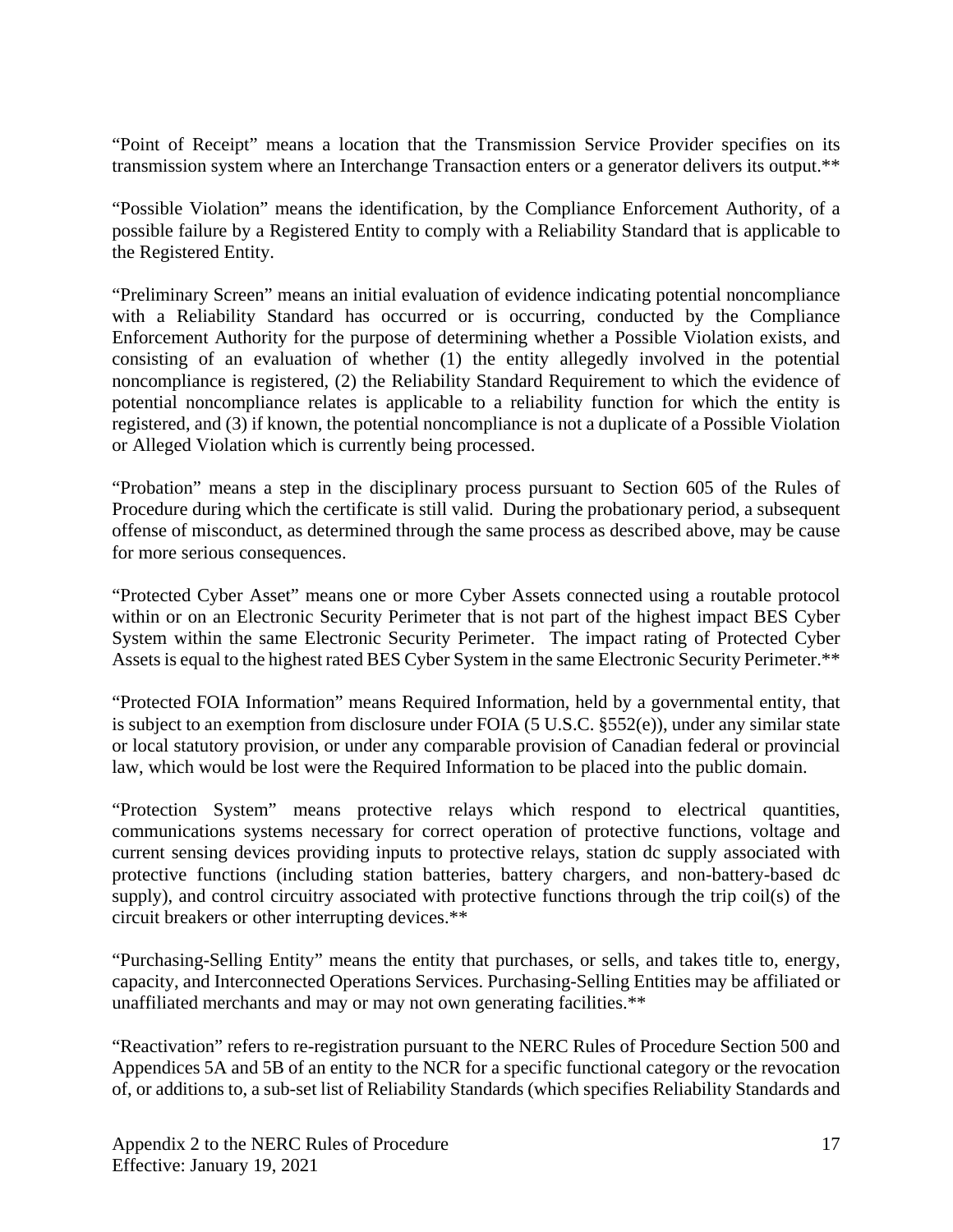may specify Requirements/sub-Requirements) that has been granted to an entity. Reactivation may be initiated by NERC, a Regional Entity or an entity with respect to such entity's own functional categories or sub-set list of Reliability Standards (which specifies Reliability Standards and may specify Requirements/sub-Requirements).

"Reactive Power" means the portion of electricity that establishes and sustains the electric and magnetic fields of alternating-current equipment. Reactive Power must be supplied to most types of magnetic equipment, such as motors and transformers. It also must supply the reactive losses on transmission facilities. Reactive Power is provided by generators, synchronous condensers, or electrostatic equipment such as capacitors and directly influences electric system voltage. It is usually expressed in kilovars (kvar) or megavars (Mvar).\*\*

"Real Power" means the portion of electricity that supplies energy to the Load.\*\*

"Receiving Entity" means NERC or a Regional Entity receiving Confidential Information from an owner, operator, or user of the Bulk Power System or from any other party.

"Recommendation" for purposes of Appendix 5C means the report to NERC containing the evaluation prepared in accordance with section 5.2 of Appendix 5C concerning whether or to what extent an Exception Request should be approved.

"Recommendations" or "Level 2 (Recommendations)" is a notification issued by NERC in accordance with Section 810.3.2 of the Rules of Procedure.

"Region" means the geographic area, as specified in a Regional Entity's delegation agreement with NERC, within which the Regional Entity is responsible for performing delegated functions.

"Regional Criteria" means reliability requirements developed by a Regional Entity that are necessary to implement, to augment, or to comply with Reliability Standards, but which are not Reliability Standards. Such Regional Criteria may be necessary to account for physical differences in the Bulk Power System but are not inconsistent with Reliability Standards nor do they result in lesser reliability. Such Regional Criteria are not enforceable pursuant to NERC-delegated authorities, but may be enforced through other available mechanisms. Regional Criteria may include specific acceptable operating or planning parameters, guides, agreements, protocols or other documents.

"Regional Entity" means an entity having enforcement authority pursuant to 18 C.F.R. § 39.8.++

"Regional Entity Compliance Monitoring and Enforcement Program Implementation Plan" or "Regional Implementation Plan" means an annual Regional Entity plan, submitted on or about October 1 of each year to NERC for approval that, in accordance with NERC Rule of Procedure Section 401.6 and the NERC Implementation Plan, includes (1) details on regional risk assessment processes and results; (2) Reliability Standards and Requirements associated with regional risk assessment results; (3) the methods to be used by the Regional Entity for reporting, monitoring, evaluation, and assessment of performance criteria; and (4) the Regional Entity's Annual Audit Plan.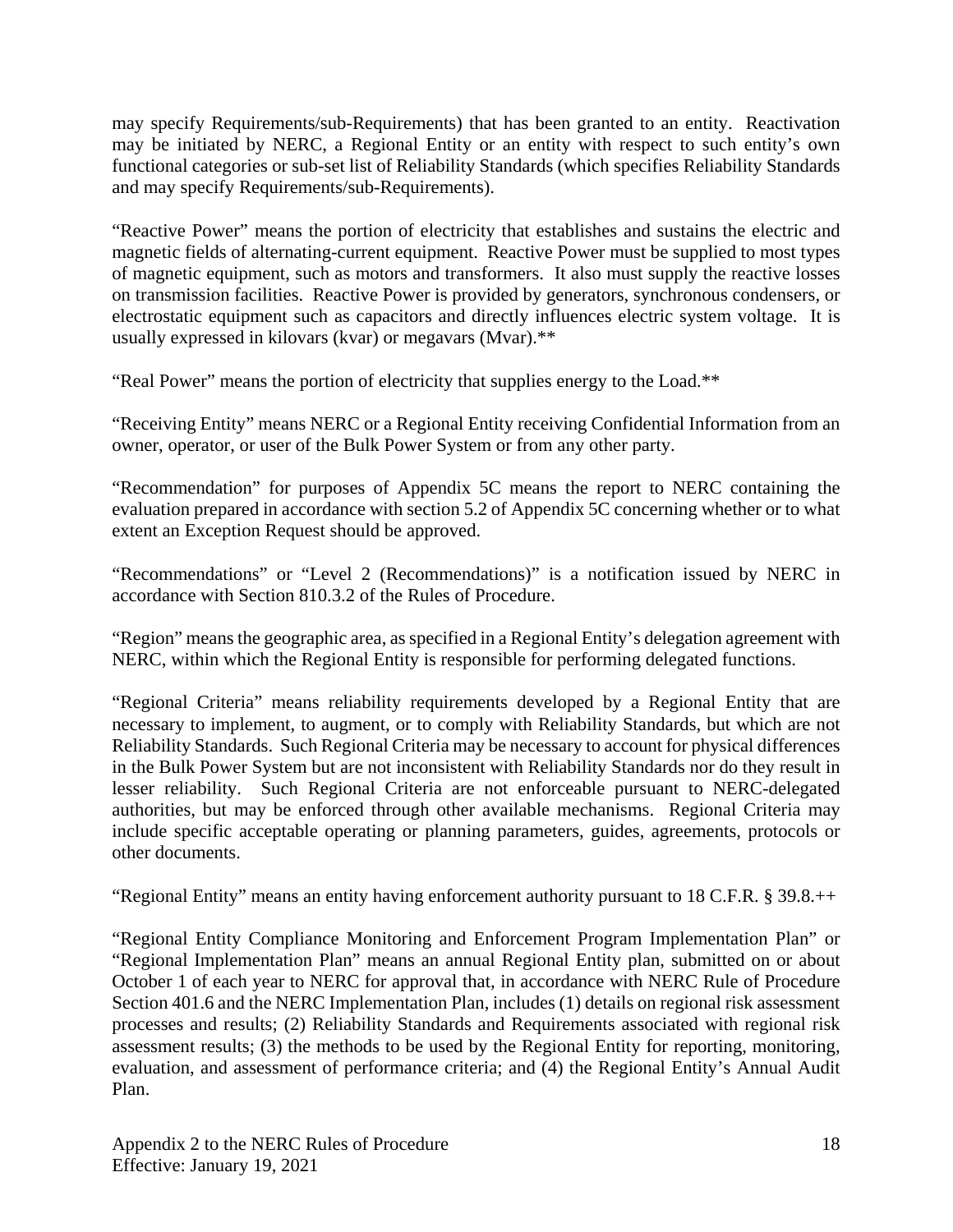"Regional Reliability Standard" means a type of Reliability Standard that is applicable only within a particular Regional Entity or group of Regional Entities. A Regional Reliability Standard may augment, add detail to, or implement another Reliability Standard or cover matters not addressed by other Reliability Standards. Regional Reliability Standards, upon adoption by NERC and approval by the Applicable Governmental Authority(ies), shall be Reliability Standards and shall be enforced within the applicable Regional Entity or Regional Entities pursuant to delegated authorities or to procedures prescribed by the Applicable Governmental Authority.

"Registered Ballot Body" means that aggregation of all entities or individuals that qualify for one of the Segments approved by the Board of Trustees, and are registered with NERC as potential ballot participants in the voting on proposed Reliability Standards.

"Registered Entity" means an owner, operator, or user of the Bulk Power System, or the entity registered as its designee for the purpose of compliance, that is included in the NERC Compliance Registry.

"Registration" or "Organization Registration" means the processes undertaken by NERC and Regional Entities to identify which entities are responsible for reliability functions within the Regional Entity's Region.

"Regulation Reserve Sharing Group" means a group whose members consist of two or more Balancing Authorities that collectively maintain, allocate, and supply the Regulating Reserve required for all member Balancing Authorities to use in meeting applicable regulating standards.\*\*

"Rejection of the Exception Request" or "Rejection" means the determination that an Exception Request is not an eligible Exception Request (i.e., a Request permitted by section 4.1 of Appendix 5C) or does not contain all the Required Information in accordance with section 4.5 of Appendix 5C in order to be reviewed for substance.

"Reliability Coordinator" means the entity that is the highest level of authority who is responsible for the Reliable Operation of the Bulk Electric System, has the Wide Area view of the Bulk Electric System, and has the operating tools, processes and procedures, including the authority to prevent or mitigate emergency operating situations in both next-day analysis and real-time operations. The Reliability Coordinator has the purview that is broad enough to enable the calculation of Interconnection Reliability Operating Limits, which may be based on the operating parameters of transmission systems beyond any Transmission Operator's vision.\*\*

"Reliability Coordinator Area" means the collection of generation, transmission and loads within the boundaries of the Reliability Coordinator. Its boundary coincides with one or more Balancing Authority Areas.\*\*

"Reliability Standard" means a requirement, approved by the United States Federal Energy Regulatory Commission under Section 215 of the Federal Power Act, or approved or recognized by an applicable governmental authority in other jurisdictions, to provide for Reliable Operation of the Bulk Power System. The term includes requirements for the operation of existing Bulk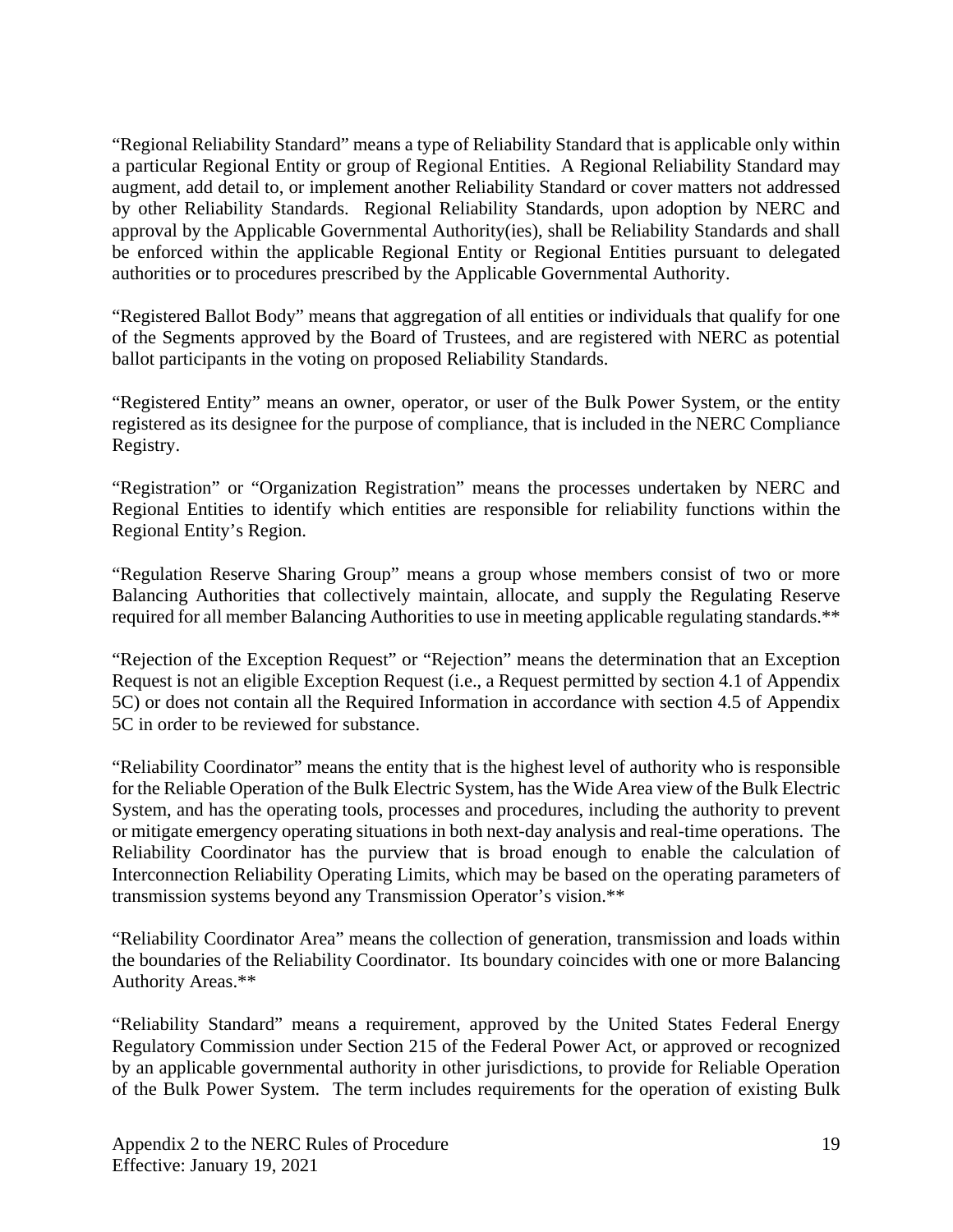Power System facilities, including cybersecurity protection, and the design of planned additions or modifications to such facilities to the extent necessary to provide for Reliable Operation of the Bulk Power System, but the term does not include any requirement to enlarge such facilities or to construct new transmission capacity or generation capacity. $++$  (In certain contexts, this term may also refer to a "Reliability Standard" that is in the process of being developed, or not yet approved or recognized by FERC or an applicable governmental authority in other jurisdictions.)

"Reliability Standards Development Plan" means the forward-looking plan developed by NERC on an annual basis setting forth the Reliability Standards development projects that are scheduled to be worked on during the ensuing three-year period, as specified in Section 310 of the Rules of **Procedure.** 

"Reliable Operation" means operating the elements of the Bulk Power System within equipment and electric system thermal, voltage, and stability limits so that instability, uncontrolled separation, or cascading failures of such system will not occur as a result of a sudden disturbance, including a cybersecurity incident, or unanticipated failure of system elements.++

"Remedial Action Directive" means an action (other than a Penalty or sanction) required by a Compliance Enforcement Authority that (1) is to bring a Registered Entity into compliance with a Reliability Standard or to avoid a Reliability Standard violation, and (2) is immediately necessary to protect the reliability of the Bulk Power System from an imminent or actual threat.

"Reporting Entity" means an entity required to provide data or information requested by NERC or a Regional Entity in a request for data or information pursuant to Section 1600 of the Rules of Procedure.

"Requirement" means an explicit statement in a Reliability Standard that identifies the functional entity responsible, the action or outcome that must be achieved, any conditions achieving the action or outcome, and the reliability-related benefit of the action or outcome. Each Requirement shall be a statement with which compliance is mandatory.

"Required Date" means the date given a Registered Entity in a notice from the Compliance Enforcement Authority by which some action by the Registered Entity is required.

"Required Information" means, as applicable, either (i) the information required to be provided in a TFE Request, as specified in Section 4.0 of Appendix 4D; or (ii) the information required to be provided in an Exception Request, as specified in section 4.0 of Appendix 5C.

"Requirement Part" means a component of a Requirement that is designated by a decimal number (e.g., Requirement R1 could have Requirement Parts 1.1, 1.2 and 1.3).

"Reserve Sharing Group" means a group whose members consist of two or more Balancing Authorities that collectively maintain, allocate, and supply operating reserves required for each Balancing Authority's use in recovering from contingencies within the group. Scheduling energy from an Adjacent Balancing Authority to aid recovery need not constitute reserve sharing provided the transaction is ramped in over a period the supplying party could reasonably be expected to load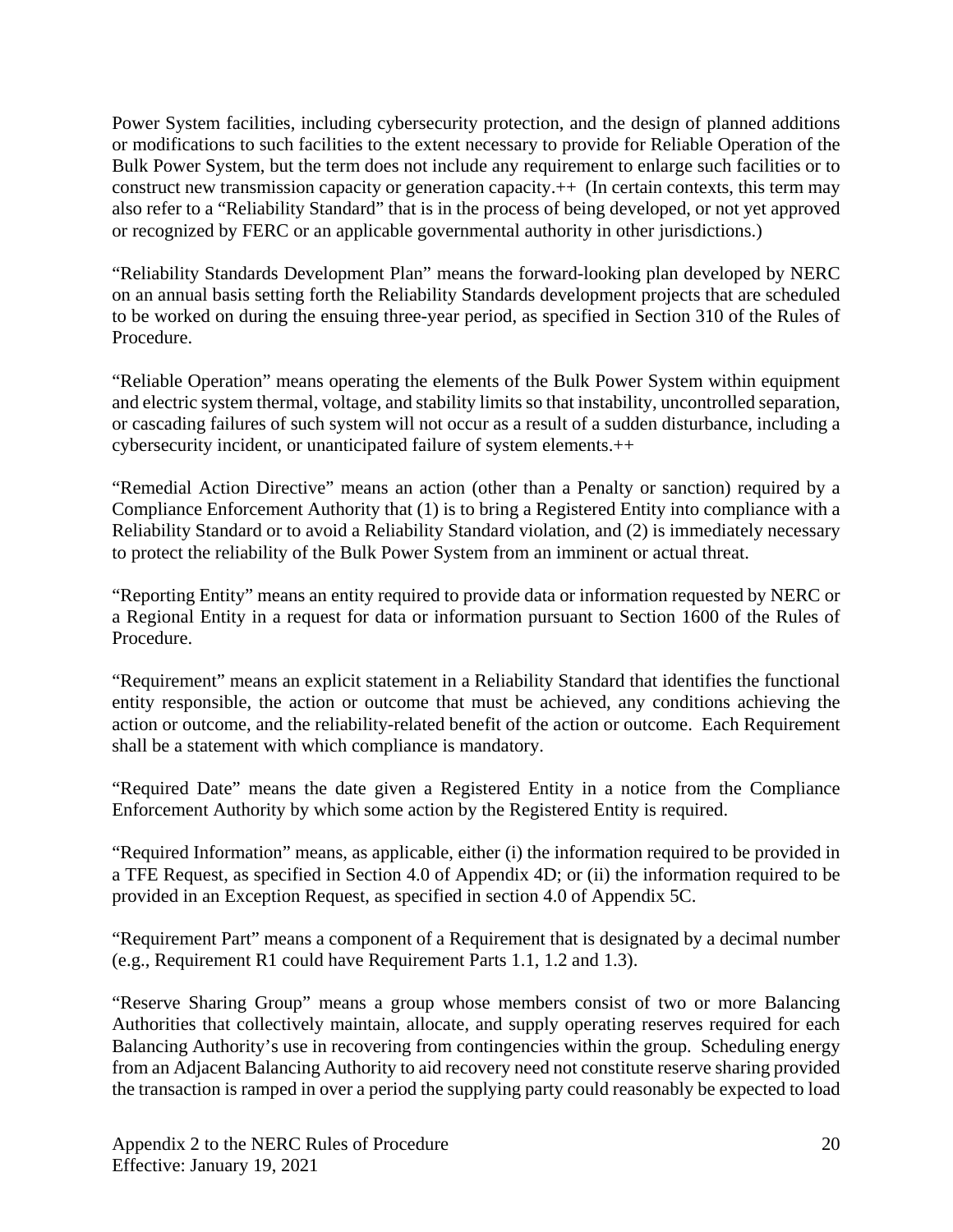generation in (e.g., ten minutes). If the transaction is ramped in quicker (e.g., between zero and ten minutes) then, for the purposes of disturbance control performance, the areas become a Reserve Sharing Group.\*\*

"Resource Planner" means the entity that develops a long-term (generally one year and beyond) plan for the resource adequacy of specific loads (customer demand and energy requirements) within a Planning Authority area.\*\*

"Respondent" means, depending on the context, the Registered Entity, who is the subject of the Notice of Alleged Violation, contested Mitigation Plan or contested Remedial Action Directive that is the basis for the proceeding, whichever is applicable, or the Registered Entity that is the subject of the Certification decision that is the basis for a proceeding under Appendix 4E.

"Responsible Entity" means an entity that is registered for a reliability function in the NERC Compliance Registry and is responsible for complying with any Requirement, or Requirement Part.

"Revoked" means a NERC certificate that has been suspended for more than twelve months. While in this state, a certificate holder can not perform any task that requires an operator to be NERC-certified. The certificate holder will be required to pass an exam to be certified again. Any CE Hours accumulated prior to or during the revocation period will not be counted towards Credential Maintenance.

"Revoke for Cause" means a step in the disciplinary process pursuant to Section 605 of the Rules of Procedure during which the certificate is no longer valid and requiring successfully passing an exam to become certified. However, an exam will not be authorized until the revocation period expires. CE Hours earned before or during this revocation period will not be counted for maintaining a Credential.

"Scope of Responsibility" means the registered functions of a Planning Authority, Reliability Coordinator, Transmission Operator, Transmission Planner or Balancing Authority and the geographical or electric region in which the Planning Authority, Reliability Coordinator, Transmission Operator, Transmission Planner or Balancing Authority operates to perform its registered functions, or with respect to a Regional Entity, its Regional Entity Region.

"Section I Required Information" means Required Information that is to be provided in Section I of a Submitting Entity's Exception Request.

"Section II Required Information" means Required Information that is to be provided in Section II of a Submitting Entity's Exception Request.

"Section III Required Information" means Required Information that is to be provided in Section III of a Submitting Entity's Exception Request.

"Sector" means a group of Members of NERC that are Bulk Power System owners, operators, or users or other persons and entities with substantially similar interests, including governmental entities, as pertinent to the purposes and operations of NERC and the operation of the Bulk Power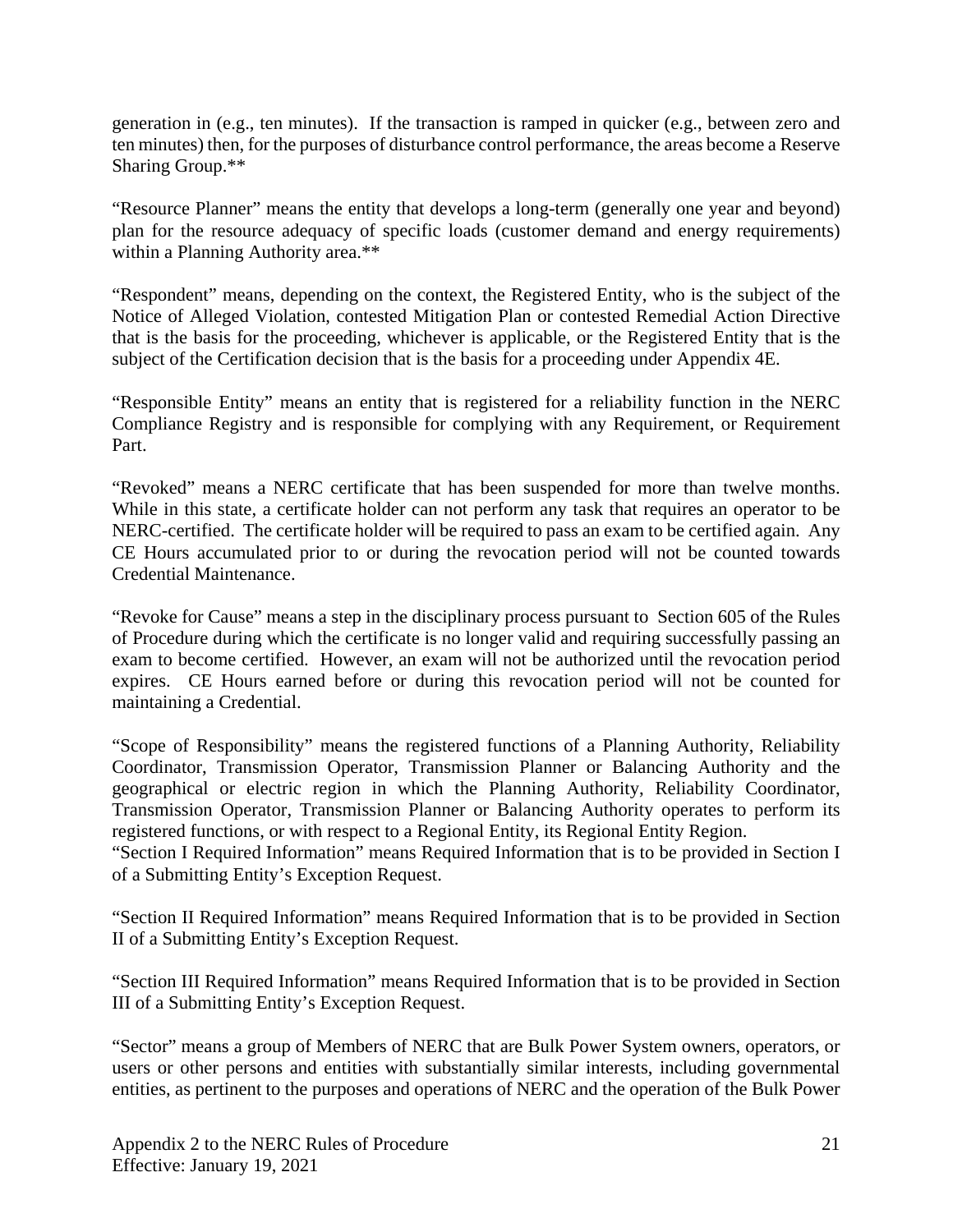System, as defined in Article II, Section 4 of the NERC Bylaws. Each Sector shall constitute a class of Members for purposes of the New Jersey Nonprofit Corporation Act.

"Segment" means one of the subsets of the Registered Ballot Body whose members meet the qualification criteria for the subset.

"Self-Certification" means an attestation by a Registered Entity that it is compliant or noncompliant with a Reliability Standard Requirement that is the subject of the Self-Certification, or that it does not own Facilities that are subject to the Reliability Standard Requirement, or that the Reliability Standard Requirement is not applicable to the Registered Entity.

"Self-Logging" means a process by which Registered Entities found to be eligible by a Compliance Enforcement Authority, after a formal review of internal controls, record possible noncompliance on a log, in accordance with Section 3.5A of Appendix 4C, in lieu of individually submitted Self-Reports of each possible noncompliance.

"Self-Report" means a report by a Registered Entity stating that the Registered Entity believes it has, or may have, violated a Reliability Standard.

"Sink Balancing Authority" means the Balancing Authority in which the load (sink) is located for an Interchange Transaction and any resulting Interchange Schedule.\*\*

"Source Balancing Authority" means the Balancing Authority in which the generation (source) is located for an Interchange Transaction and for any resulting Interchange Schedule.\*\*

"Special Protection System" means an automatic protection system designed to detect abnormal or predetermined system conditions, and take corrective actions other than and/or in addition to the isolation of faulted components to maintain system reliability. Such action may include changes in demand, generation (MW and Mvar), or system configuration to maintain system stability, acceptable voltage, or power flows. A Special Protection System does not include (a) underfrequency or undervoltage Load shedding or (b) fault conditions that must be isolated, or (c) out-of-step relaying (not designed as an integral part of a Special Protection System).\*\*

"Spot Check" means a process in which the Compliance Enforcement Authority requests a Registered Entity to provide information (1) to support the Registered Entity's Self-Certification, Self-Report, or Periodic Data Submittal and to assess whether the Registered Entity complies with Reliability Standards, or (2) as a random check, or (3) in response to operating problems or system events.

"Staff" or "Compliance Staff" means individuals employed or contracted by NERC or the Compliance Enforcement Authority who have the authority to make initial determinations of compliance or violation with Reliability Standards by Registered Entities and associated Penalties and Mitigation Plans.

"Strict Compliance" means compliance with the terms of an Applicable Requirement without reliance on a Technical Feasibility Exception.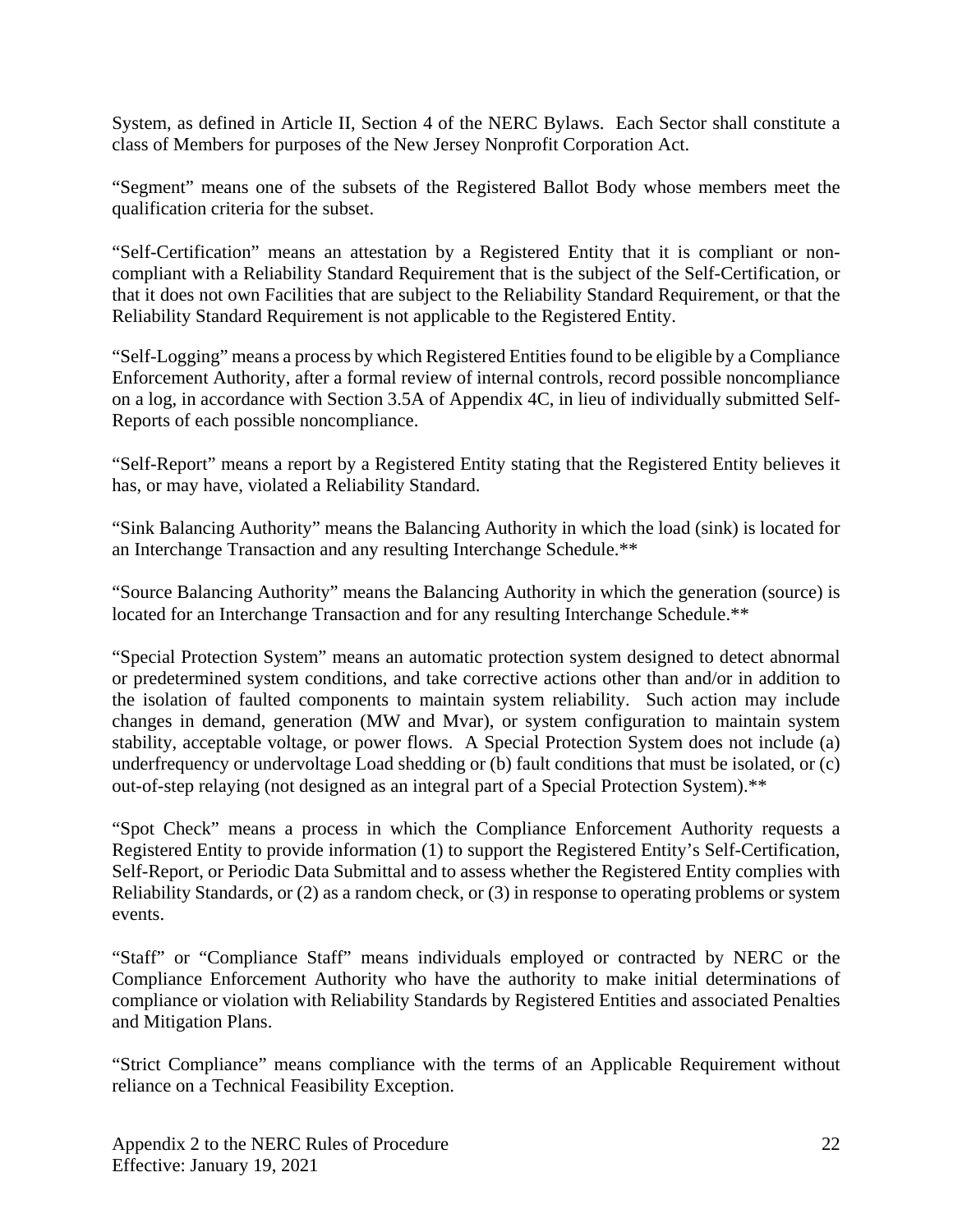"Submitting Entity" means (i) an owner, operator, or user of the Bulk Power System or any other party that submits information to NERC or a Regional Entity that it reasonably believes contains Confidential Information or, (ii) solely for purposes of Appendix 5C, the entity that submits an Exception Request in accordance with section 4.0 of Appendix 5C.

"Suspended" means certificate status due to an insufficient number of CE Hours being submitted prior to the expiration of a certificate. While in this state, a certificate holder can not perform any task that requires an operator to be NERC-certified.

"System" means a combination of generation, transmission and distribution components.\*\*

"System Operating Limit" means the value (such as MW, Mvar, amperes, frequency or volts) that satisfies the most limiting of the prescribed operating criteria for a specified system configuration to ensure operation within acceptable reliability criteria. System Operating Limits are based upon certain operating criteria. These include, but are not limited to:

- facility ratings (applicable pre- and post-contingency equipment ratings or facility ratings)
- transient stability ratings (applicable pre- and post-contingency stability limits)
- voltage stability ratings (applicable pre- and post-contingency voltage stability)
- system voltage limits (applicable pre- and post-contingency voltage limits).<sup>\*\*</sup>

"Technical Advisor" means any Staff member, third-party contractor, or industry stakeholder who satisfies NERC's or the Compliance Enforcement Authority's (as applicable) conflict of interest policy and is selected to assist in a proceeding by providing technical advice to the Hearing Officer and/or the Hearing Body or Hearing Panel.

"Technical Feasibility Exception" or "TFE" means an exception from Strict Compliance with the terms of an Applicable Requirement on grounds of technical feasibility or technical limitations in accordance with one or more of the criteria in section 3.0 of Appendix 4D.

"Technical Review Panel" means a panel established pursuant to section 5.3 of Appendix 5C.

"Termination of Credential" means a step in the disciplinary process pursuant to Section 605 of the Rules of Procedure whereby a Credential is permanently Revoked.

"Testimonial Hearing" means an Evidentiary Hearing at which the witness or witnesses on behalf of one or more Participants appears in person to present testimony and be subject to crossexamination.

"TFE Expiration Date" means the date on which an approved TFE expires.

"TFE Request" means a request submitted by a Responsible Entity in accordance with Appendix 4D for an exception from Strict Compliance with an Applicable Requirement.

"TFE Termination Date" means the date, as specified in a notice disapproving a TFE Request or terminating an approved TFE, on which the disapproval or termination becomes effective.